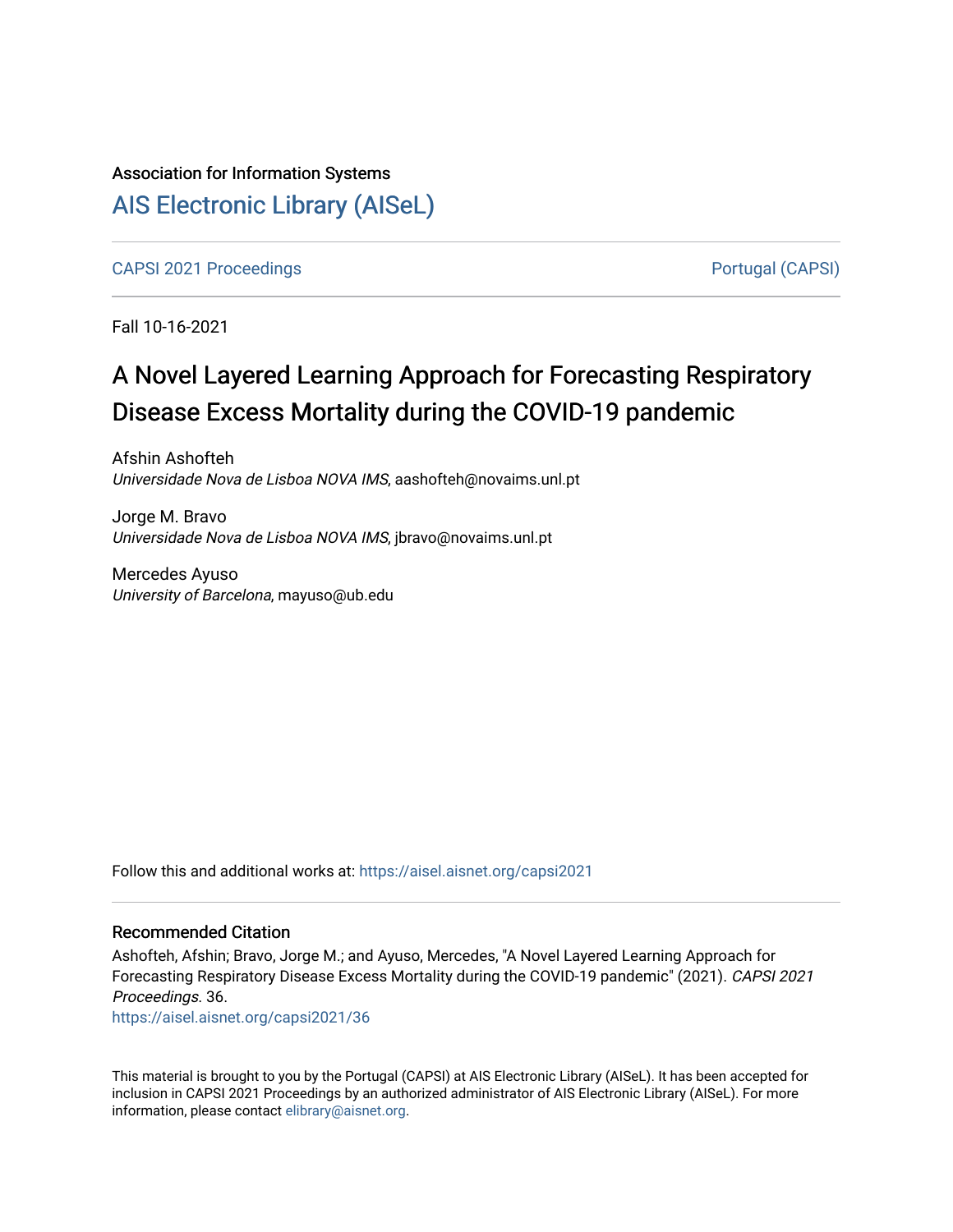## *A Novel Layered Learning Approach for Forecasting Respiratory Disease Excess Mortality during the COVID-19 pandemic*

Afshin Ashofteh, NOVA Information Management School (NOVA IMS), Universidade Nova de Lisboa, Portugal, aashofteh@novaims.unl.pt

Jorge M. Bravo, NOVA Information Management School (NOVA IMS), Universidade Nova de Lisboa & MagIC & CEFAGE-UE, Portugal & Université Paris-Dauphine, France, jbravo@novaims.unl.pt

Mercedes Ayuso, Department of Econometrics, Statistics and Applied Economy, University of Barcelona, Spain, mayuso@ub.edu

## *Abstract*

*Forecasting model selection and model combination are the two contending approaches in the time series forecasting literature. Ensemble learning is useful for addressing a given predictive task by different predictive models when direct mapping from inputs to outputs is inaccurate. We adopt a layered learning approach to an ensemble learning strategy to solve the predictive tasks with improved predictive performance and take advantage of multiple learning processes into an ensemble model. In this proposed strategy, we build each model with a specific holdout and make the ensemble model of time series with a dynamic selection approach. For the experimental section, we studied more than twelve thousand observations in a portfolio of 61 time series of reported respiratory disease deaths to show the amount of improvement in predictive performance of excess mortality. Then we compare the forecasting outcome of our model with the corresponding total deaths of COVID-19 for selected countries.*

*Keywords: Time Series method; Machine Learning; Ensemble Bayesian Model Averaging (EBMA); Forecasting; Excess Mortality.*

#### **1. INTRODUCTION**

The customary approach to seasonal and non-seasonal time series forecasting is to adopt a single believed to be best model for each series chosen from the set of candidate models using some criteria or procedure (e.g., information criteria, forecasting accuracy measure, cross validation, bootstrapping, construction of confidence intervals, hypothesis testing for nested models), often neglecting model and parameter risk for statistical inference purposes. To this end, a growing number of linear and non-linear univariate and multivariate times series methods and statistical machine learning techniques (Ashofteh, 2018; Ashofteh & Bravo, 2019, 2021a) are proposed to increase the short- and long-term predictive accuracy on a wide range of problems, including stochastic population – mortality, fertility, net migration - forecasting (Bravo & Coelho, 2019; Hyndman et al., 2013), epidemiological and excess mortality forecasting (Scortichini et al., 2020) and longevity-linked securities pricing (Bravo & Nunes, 2021).

Empirical studies in multiple areas show that it is hard to find (if exists) a single widely accepted forecasting method that performs consistently well across all data sets and time horizons (Aiolfi &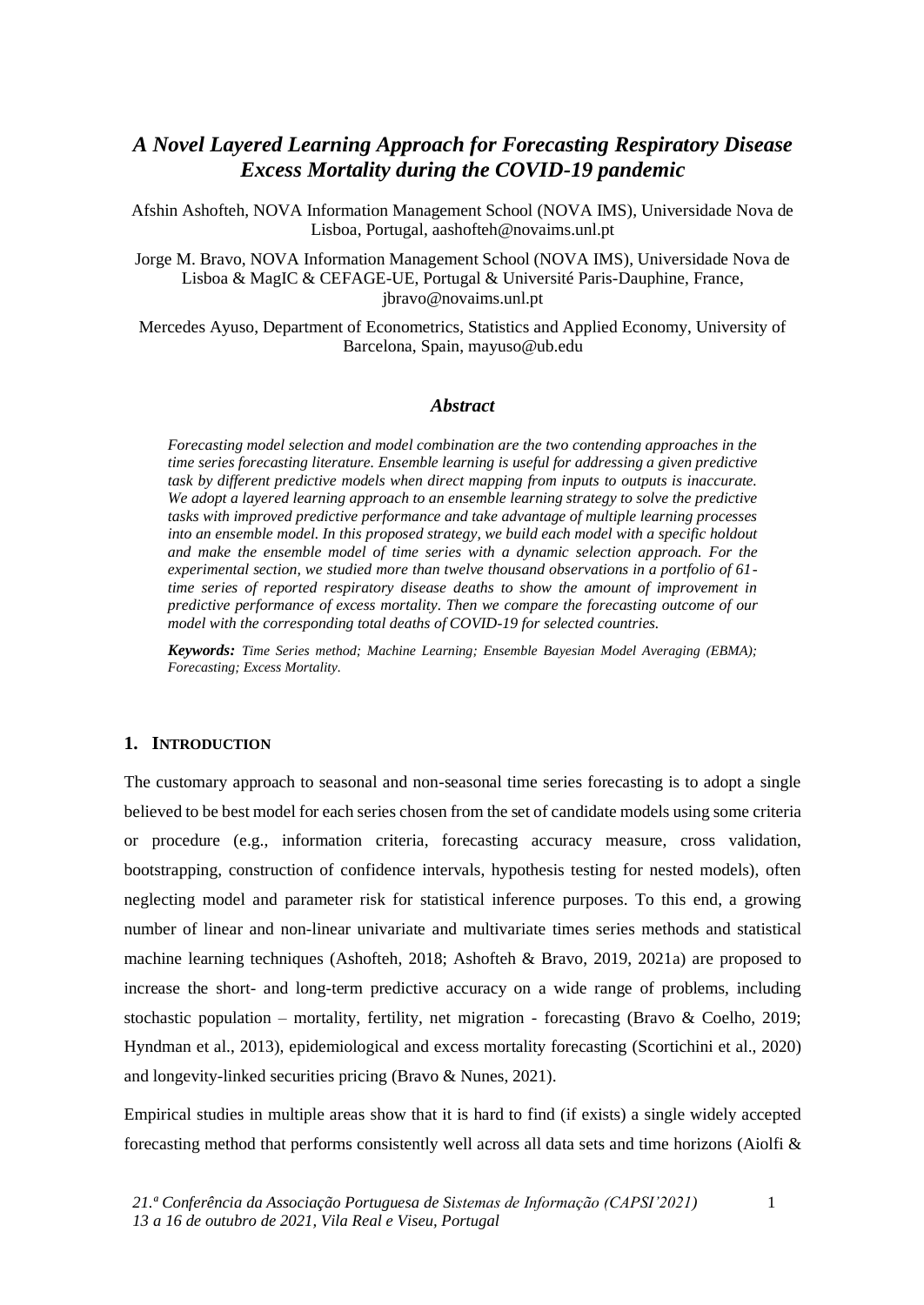Timmermann, 2006; Chatfield, 2016). The use of different selection methods, different fitting periods, alternative accuracy measures, structural breaks in the data generating process and misspecification problems can lead to different model choices and time series forecasts (Ashofteh & Bravo, 2021c). To tackle the model risk problem, i.e., the uncertainty regarding the identification of the true data generating process and the best fitting or forecasting method, to improve the forecasting accuracy, to deal with the limitations of some methods and to generate comparable crosscountry and/or subnational forecasts, an alternative approach is to use an ensemble of heterogeneous time series models.

Since the original work of Bates and Granger (1969), several comprehensive theoretical and empirical studies have confirmed the superior predictive performance of ensemble methods using different approaches (Breiman, 1996; Makridakis & Winkler, 1983; Ueda & Nakano, 1996), including stacking and blending to improve-predictions, bagging to decrease variance or boosting to decrease bias (Akyuz et al., 2017) and Bayesian Model Ensemble (Bravo et al., 2021; Ayuso et al., 2021a,b; Bravo & Ayuso, 2021; Bravo, 2020, 2021; Raftery et al., 2005). When adopting this empirical strategy, choices must be made with regards to which models to include in the combination pool and with regards to each model contribution (weight) in the final prediction. A significant body of literature has examined optimal model combination weights (see, e.g., Aiolfi et al., 2010), focusing either on assigning equal weights to the set of superior models (Samuels & Sekkel, 2017), selecting a subset of best models among the set of candidates (model confidence set) using a dynamic trimming scheme and considering the model's out-of-sample forecasting performance in the validation period (Bravo & Ayuso, 2020), or using meta-learning (Brazdil et al., 2009) and regret minimization (Cesa-Bianchi & Lugosi, 2006) approaches to choose the best models for contributing to the ensemble model. Theoretically, any potential model carrying useful information may be considered in the pool of models. Building better model combinations to solve real-world time series problems has become a critical and active research area in recent years (Khairalla et al., 2018).

In this paper we develop and empirically investigate the forecasting performance of a novel flexible and dynamic ensemble learning strategy for seasonal time series forecasting. The strategy is based on a Bayesian Model Ensemble (BME) of heterogeneous models involving both the selection of the subset of best forecasters (model confidence set) to be included in the forecast combination, the identification of the best holdout period for each individual contributed model, and the determination of optimal weights using the out-of-sample predictive accuracy. A model selection strategy is also developed to remove the outlier models and combine the models with reasonable accuracy in the ensemble. The novel approach is empirically investigated using monthly respiratory diseases deaths data for 61 heterogeneous countries. The pool of candidate models includes traditional linear and non-linear univariate time series methods and novel statistical machine learning techniques. We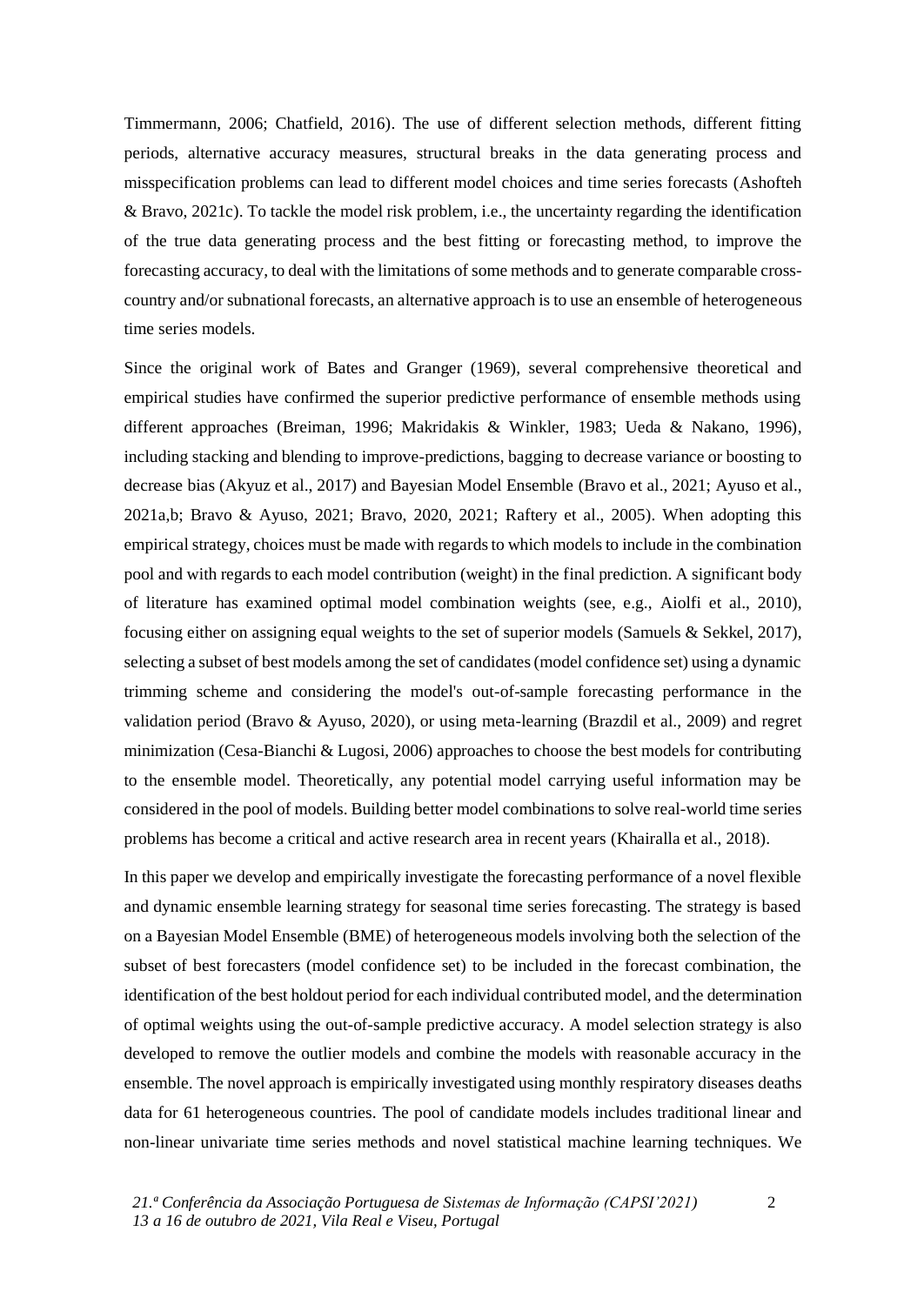examine and compare run times, accuracy, level of contribution and error metric of the proposed technique in comparison with individual forecasting models.

The ensemble learning procedure involves: (i) setting the different holdouts to be checked for each contributed model; (ii) choosing the best holdout for each model based on the out-of-sample forecasting accuracy; (iii) selecting the subset of best forecasters (model confidence set) using a variable trimming scheme in which the midrange of the set of forecasting accuracy metric values obtained for all candidate models is used as the threshold for model exclusion; (iv) the determination of each model posterior probabilities (model weights) using the normalized exponential (softmax) function; (v) finally, ensemble forecasts are obtained based on the law of total probability considering the model confidence set and the corresponding model weights. Contrary to previous approaches focusing either on the selection of optimal combination schemes and weights or equally weighting a subset of best forecasters, our ensemble procedure involves, for each dataset, both the identification of the best holdout period for each model, the selection of the best forecasting models and the determination of optimal weights based on the out-of-sample forecasting performance.

Our empirical results show proposed approach leads to a decrease in the individual error of ensemble members in comparison with normal model selection with equal holdouts for selected models, and without overly decreasing the diversity among them. Hopefully, this article brings more clarity on which time series techniques contribute better to ensembles, and present a suitable ensemble time series with improved predictive accuracy.

The remaining sections of the paper are organized as follows. In section 2, we provide the materials, methods and related works considered in this research. Section 3 describes our proposed method. The results of an extensive set of experiments on respiratory disease deaths of 61 countries are given and discussed in Section 4. Finally, discussion and the main conclusion is presented in section 5.

## **2. MATERIALS AND METHODS**

The proposed method is based on a meta-learning approach to adopt the ensemble to the best combination of forecasting models. The candidate models are extracted from different layers with the best holdout for each contributed model and each panel member. We use multiple learning processes to improve the predictive performance of the ensemble. It is built by an ensemble learning approach from the addressed candidates with the last layer. In this section, we discuss these techniques in brief and highlight their contributions as well.

## *2.1. Layered learning and the proposed ensemble learning strategy*

The layered learning approach in time series consists of breaking a forecasting problem down into simpler subtasks in several layers. Each layer addresses a different predictive task and the output of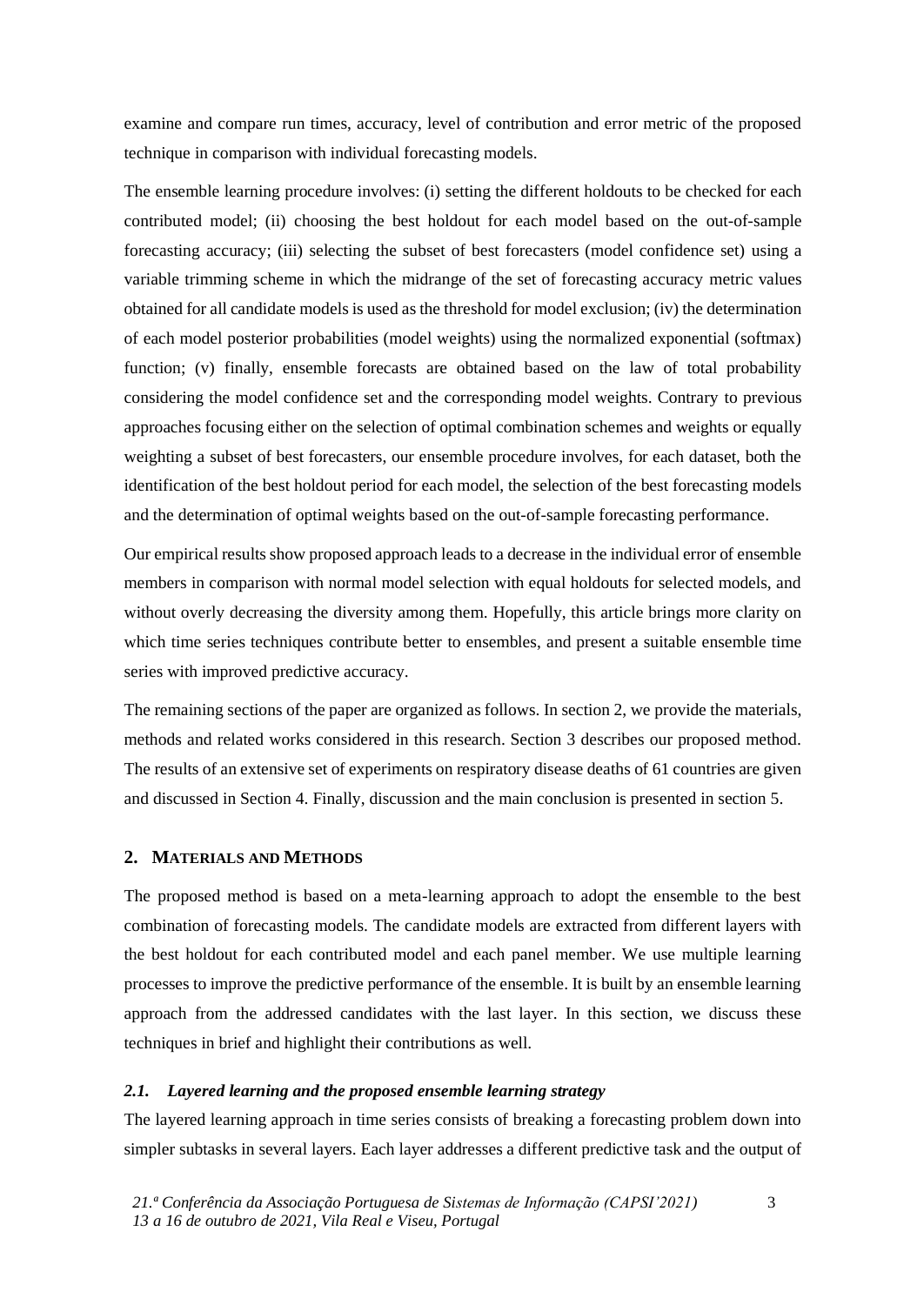one layer could be used as the input of the next layer (Cerqueira et al., 2020). In this research, the first task is to obtain a direct mapping from the time series of different countries, combining the intractable time series algorithms, and predicting the ensemble model as the final output. Therefore, the task of the first layer is finding the best holdout for each individual panel member and for each time series algorithm. It facilitates the task of model selection in the second layer, which facilitates the identification of the model confidence set of best forecasters in the last layer. It is useful to maximize the forecasting accuracy in panel time series dynamically and adopt the learning process of the model to possible unexpected shocks.

Following Ashofteh and Bravo (2021) and Bravo et al. (2021), let each candidate model be denoted by  $M_l$ ,  $l = 1, ..., K$  representing a set of probability distributions in which the "true" data-generating process is assumed to be included, comprehending the likelihood function  $L(y|\theta_l, M_l)$  of the observed data y in terms of model specific parameters  $\theta_l$  and a set of prior probability densities for said parameters  $p(\theta_l|M_l)$ . Consider a quantity of interest  $\Delta$  present in all models, such as the future observation of  $y$ . The marginal posterior distribution across all models is

$$
p(\Delta|y) = \sum_{k=1}^{K} p(\Delta|y, M_k) p(M_k|y)
$$
\n(1)

where  $p(\Delta|y, M_k)$  denotes the forecast PDF based on model  $M_k$  alone, and  $p(M_k|y)$  is the posterior probability of model  $M_k$  given the observed data. The posterior probability for model  $M_k$  is denoted by  $p(M_k|y)$  with  $\sum_{k=1}^{K} p(M_k|y) = 1$ . The weight assigned to each model  $M_k$  is given by its posterior probability

$$
p(M_k|y) = \frac{p(y|M_k)p(M_k)}{\sum_{l=1}^{K} p(y|M_l)p(M_l)}.
$$
\n(2)

The workflow of our proposed method is presented in Figure 1. To identify the model confidence set and compute model weights, for each dataset we first specify the different holdouts to be checked for each contributed model. Let  $H = \{h_1, h_2, ..., h_m\}$  represent the set of holdout periods to be considered in the estimation procedure.

4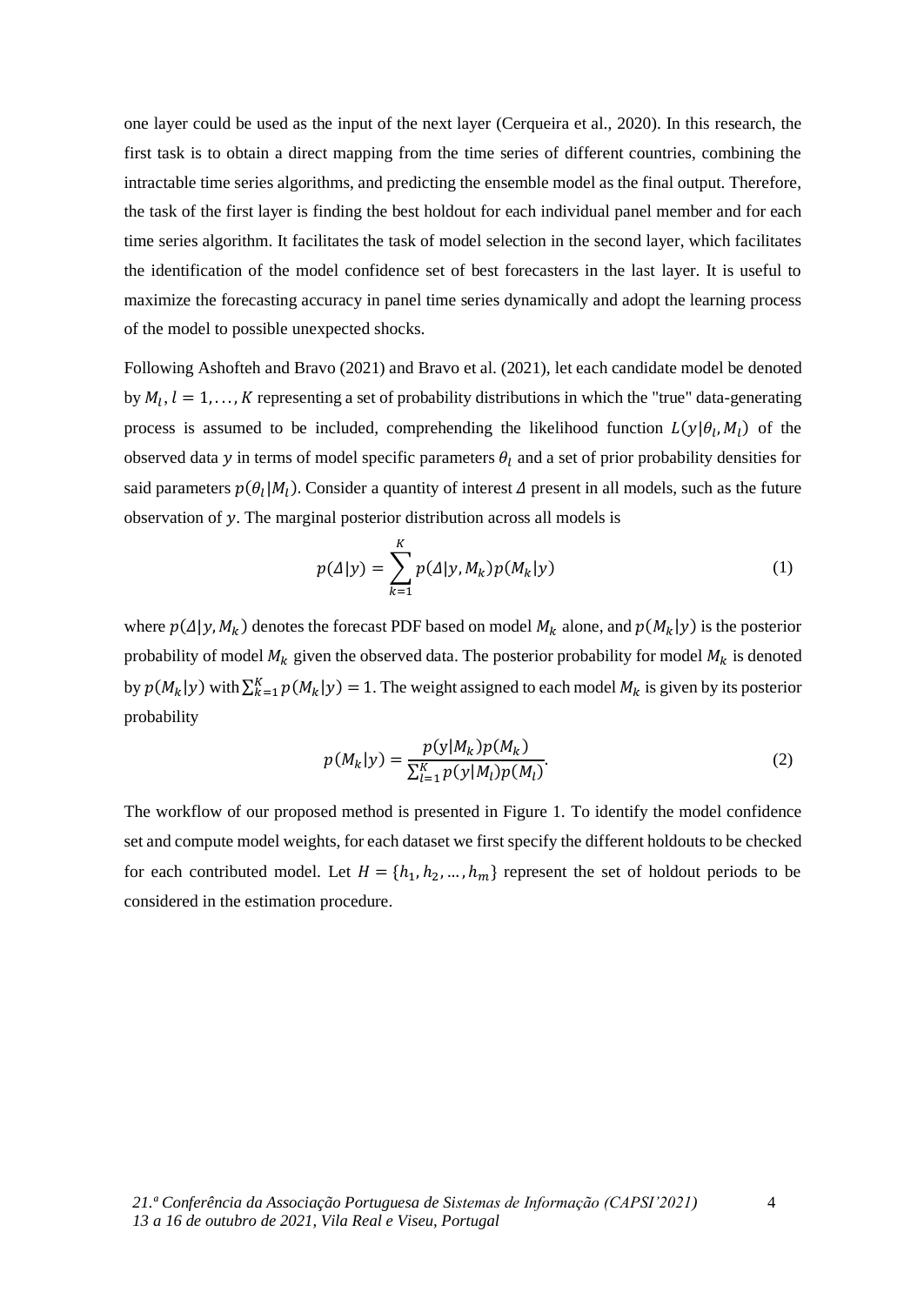

Figure 1 – Proposed strategy of ensemble learning.

We use the symmetric mean absolute percentage error (SMAPE) as forecasting accuracy measure. For choosing the best holdout for each individual model, we tested the different values of the holdout set ( $H = \{3,5,7\}$  years) and compared the SMAPE's values at each iteration, keeping the model with the lowest SMAPE as the candidate for the model confidence set selection step.

The subset of best forecasters is selected using the best holdout period and a variable trimming scheme in which the midrange of the forecasting accuracy metric is used as the threshold for model exclusion, i.e., using

$$
\Gamma_g = \frac{\max\{SMAPE_{g,l}\}_{l=1,\dots,K} - \min\{SMAPE_{g,l}\}_{l=1,\dots,K}}{2},\tag{2}
$$

where  $SMAPE_{g,l}$  is the SMAPE value for model *l* in dataset (country) g. For each dataset, if the forecasting accuracy of a candidate model is greater than the midrange indicator, i.e., if  $SMAPE_{g,l}$  >  $\Gamma_a$  the model is excluded from the model confidence set and the ensemble forecast computation receives a zero weight in (1). In this case, the far forecasting models will be removed from the ensemble. If the models are all close to the original time series, then although some of them would be removed, however, the mean of remaining models could be considered as a good candidate for even removed ones. This could be magnificent to avoid overfitting and control the redundancy in the output of the ensemble model. The intuition is the removal of only models, which are extremely far from other candidate models. It will save the diversity of the selected models and prevent the overfitting problem.

Fourth, the best forecasters model posterior probabilities (model weights) are computed using the Softmax function, i.e., we compute  $p(M_k|y)$  using

$$
p(M_k|y) = \frac{exp(-|\xi_k|)}{\sum_{l=1}^{K} exp(-|\xi_l|)}, \qquad k = 1, ..., K,
$$
 (3)

with  $\xi_k = S_k / max\{S_l\}_{l=1,\dots,K}$  and  $S_k := SMAPE_{g,k}$ . The Softmax function is a generalization of the logistic function often used in classification and forecasting exercises using traditional, machine learning and deep learning methods as a combiner or an activation function. The function assigns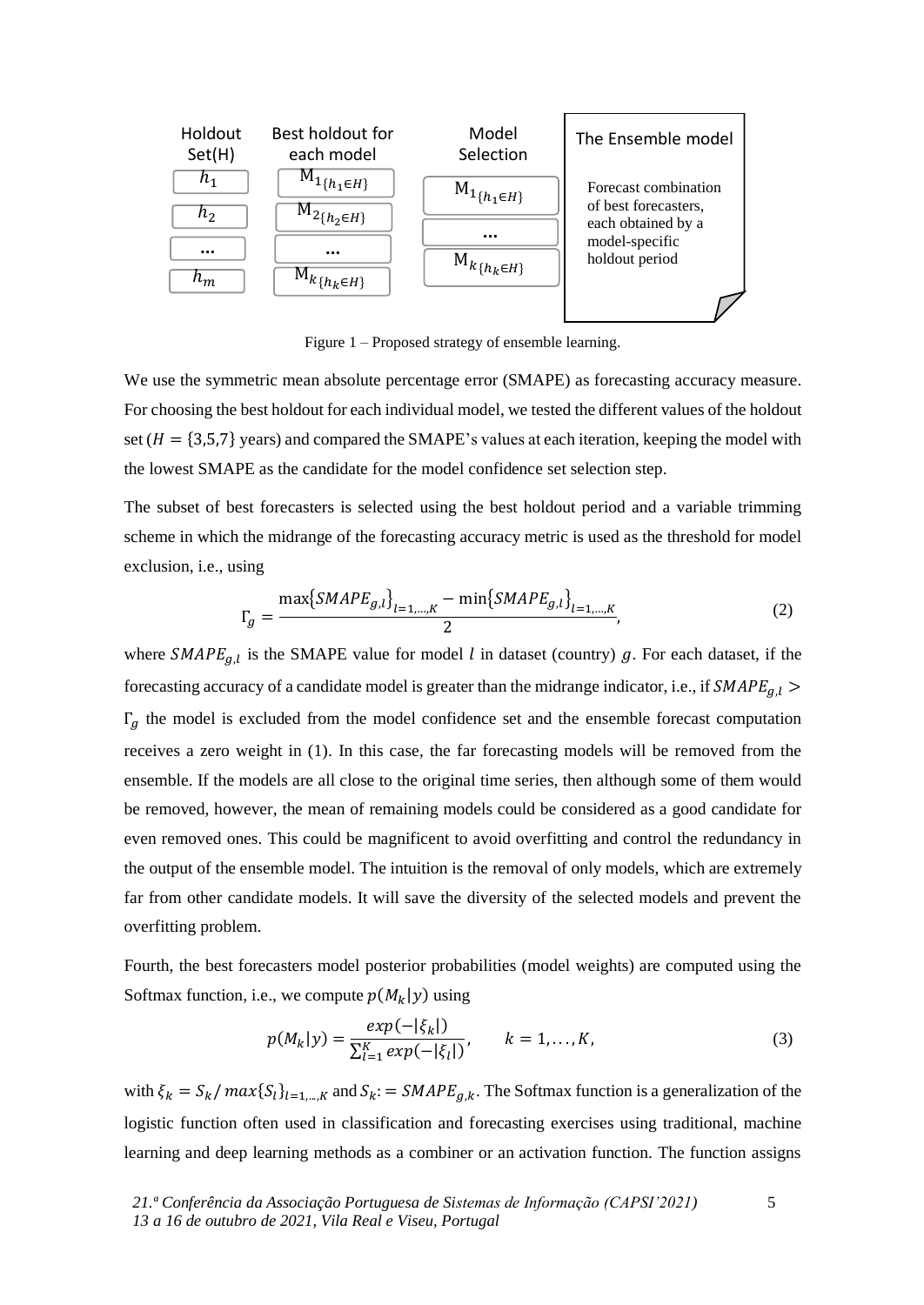larger weights to models with smaller forecasting error, with the weights decaying exponentially the larger the error. Fifth, the Bayesian model ensemble forecasts are obtained based on the law of total probability (1) considering the model confidence set and the corresponding model weights (3). The pseudo-code of the proposed methodology is listed in Table 1.

INPUT panel time series (panel members = countries); OUTPUT ensemble model;

- 1. STATEXPLORE time series decomposition;
- 2. **IMPUTE**[missing] = TRUE;
- 3. First\_year = 2000 (for most of time series but some of them start later)
- 4. Last\_year = 2016
- 5. Target\_year =  $2020$
- 6. Confidence\_level =  $0.95$
- 7. Holdout\_set={3, 5, 7}
- 8. Ensemble criteria for computing weights = "Symmetric Mean Absolute Percentage Error (SMAPE)"
- 9. Set.seed()
- 10. Model\_list ={SNAIVE, RWF, HWA, HWM, ETS, ARIMA, TBATS, STL, NNAR, MLP, ELM, SSA, ENS)
- 11. FUNCTION model\_weights (error)
- 12. Pr =  $error/max(error)$
- 13. exp(-abs(pr))/sum(exp(-abs(pr)))
- 14. # First loop repeat for each country
- 15. FOR each panel in list of countries DO
- 16. SET panel.data = SUBSET dataset(country = panel & Year > First\_year & Months="Jan-Dec"
- 17. SET Year  $min = min(Year of panel.data)$
- 18. panel data = MISSING VALUE IMPUTATION by na\_seasplit
- 19. SET (START of the run-time calculation)
- 20. # Second loop for selecting holdouts
- 21. FOR each holdout in Houldout set DO
- 22. IF ( $ymax-ho+1 < ymin+3$ ) { break }
- 23. ELSE
- 24. SET train\_dataset WINDOW (START = Year\_min , END = Last\_year holdout)
- 25. SET test\_dataset WINDOW (START = Last\_year holdout + 1)
- 26. FIT models in Model\_list
- 27. CALCULATE accuracy (model , holdout)
- 28. IF accuracy (model[holdout]) > last\_accuracy (model[holdout 1]) THEN
- $29.$  SET model = model[holdout]
- 30. ELSE
- $31.$  SET model = model[holdout -1]
- 32. CALCULATE error(ALL models), min\_error(ALL models), max\_error(ALL models)
- 33. CALCULATE id  $error = (min\_error + max\_error)/2$
- 34. FOR model in Model\_list
- 35. IF ( error\_model > id\_error) THEN
- 36. PRINT ("Model is excluded!")
- 37. ELSE
- 38. ADD model into selected model list
- 39. # The model ensemble
- 40. IF selected model  $list = NULL$  {next country}
- 41. ELSE
- 42. CALCULATE model\_weights for ensemble
- 43. SET First\_year based on model with min\_holdouts
- 44. SET First\_month based on model with min\_holdouts
- 45. CALCULATE ensemble
- 46. SET (END of the run-time calculation)
- 47. # The outputs
- 48. PRINT GRAPHS; SAVE OUTPUTS

Table 1 – Pseudo Code of the Proposed Ensemble Strategy.

*21.ª Conferência da Associação Portuguesa de Sistemas de Informação (CAPSI'2021) 13 a 16 de outubro de 2021, Vila Real e Viseu, Portugal*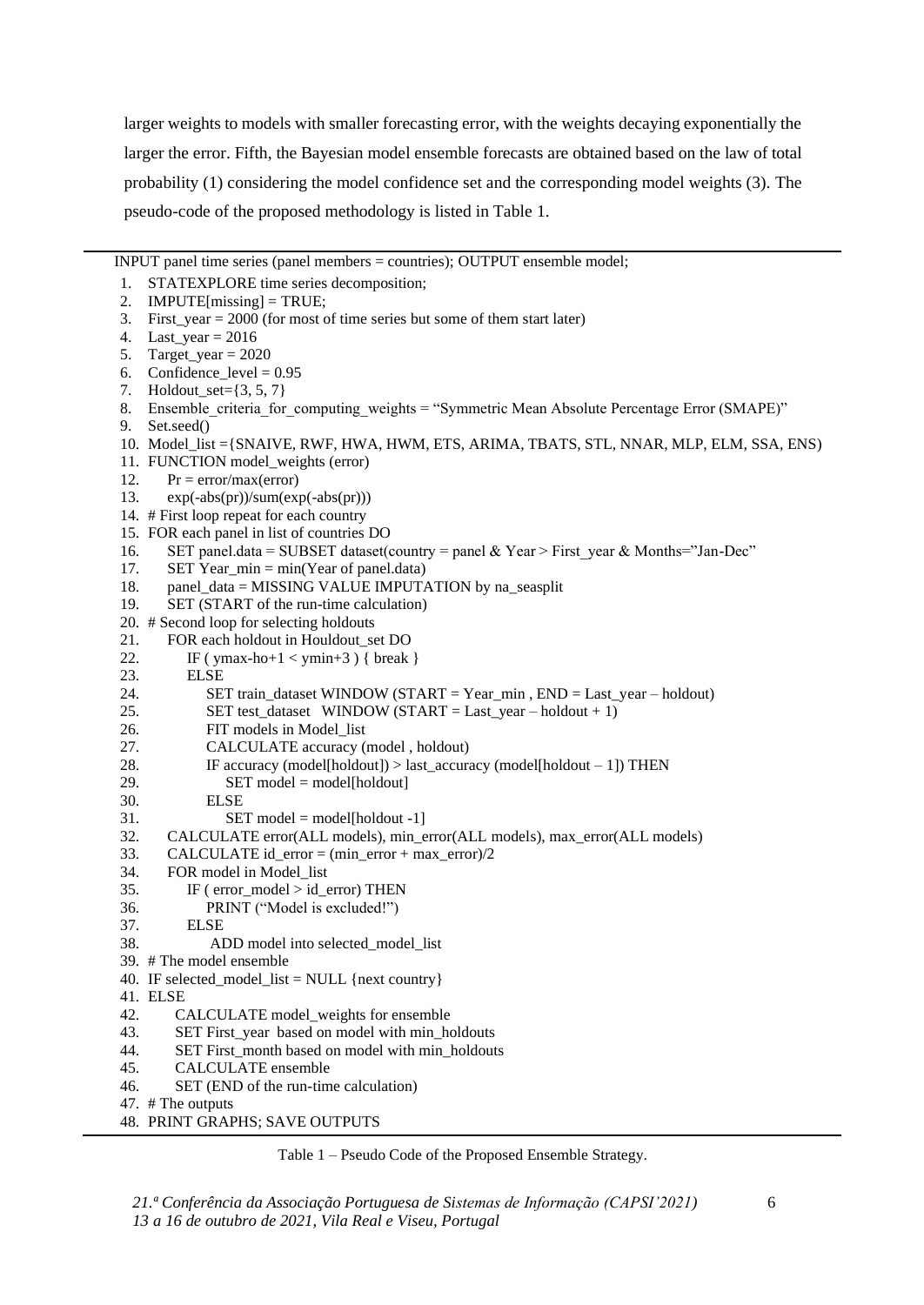## *2.2. The learning algorithms*

This section summarizes the characteristics of the individual candidate learning algorithms (times series methods) used in this study. For a detailed presentation and discussion of the methods see, for instance, Hyndman and Athanasopoulos (2021). Table 2 summarizes the hyper-parameters of the algorithms used in this study.

| <b>ALGORITHM</b>                                                                                                       | <b>PARAMETERS</b>              | <b>VALUE</b>                 |  |  |
|------------------------------------------------------------------------------------------------------------------------|--------------------------------|------------------------------|--|--|
| Seasonal Trend Decomposition using Loess                                                                               | lambda                         | "auto"                       |  |  |
|                                                                                                                        | t.window                       | 6                            |  |  |
|                                                                                                                        | s.window                       | 6                            |  |  |
|                                                                                                                        | biasadj                        | <b>TRUE</b>                  |  |  |
| Seasonal naive                                                                                                         | drift                          | F                            |  |  |
|                                                                                                                        | lambda                         | $\theta$                     |  |  |
|                                                                                                                        | level                          | clevel                       |  |  |
|                                                                                                                        | biasadj                        | <b>TRUE</b>                  |  |  |
| The Auto-Regressive Integrated Moving Average                                                                          | Auto                           |                              |  |  |
| The Exponential Smoothing State Space Model                                                                            |                                | {ETS, TBATS}                 |  |  |
| The ETS method with automatic and ZZA parameter setting                                                                | Model                          | <b>ZZA</b>                   |  |  |
| from the forecast statistical software R package (Hyndman et                                                           | Box-Cox tran.                  | <b>TRUE</b>                  |  |  |
| al., 2020), and the TBATS method, which includes Box-Cox<br>transformation, ARMA errors, trend and seasonal components | Multiplicative trend           | Allow                        |  |  |
| (de Livera, Hyndman, & Snyder, 2011).                                                                                  | restricted for the models with | <b>TRUE</b>                  |  |  |
|                                                                                                                        | infinite variance              |                              |  |  |
| Holt-Winters' multiplicative method                                                                                    | Seasonal                       | Multiplicative               |  |  |
|                                                                                                                        | level                          | clevel                       |  |  |
| Holt-Winters' additive method                                                                                          | Seasonal                       | Additive                     |  |  |
|                                                                                                                        | level                          | clevel                       |  |  |
| <b>Random Walk Forecasts</b>                                                                                           | Drift                          | F                            |  |  |
|                                                                                                                        | Lambda                         | "auto"                       |  |  |
|                                                                                                                        | Level                          | clevel                       |  |  |
|                                                                                                                        | biasadj                        | <b>TRUE</b>                  |  |  |
| <b>Extreme Learning Machines</b>                                                                                       | type                           | Lasso                        |  |  |
|                                                                                                                        | hd                             | 500                          |  |  |
|                                                                                                                        | comb                           | mean                         |  |  |
|                                                                                                                        | reps                           | 200                          |  |  |
|                                                                                                                        | difforder                      | <b>NULL</b>                  |  |  |
| Multilayer Perceptron for time series                                                                                  | Comb                           | Mode                         |  |  |
|                                                                                                                        | hd.auto.type                   | Valid                        |  |  |
|                                                                                                                        | hd.max                         | $\sqrt{5}$                   |  |  |
| Neural network model to a time series                                                                                  | $\mathbf{P}$                   | 2                            |  |  |
|                                                                                                                        | size                           | $\mathbf{I}$                 |  |  |
|                                                                                                                        | decay                          | 0.001                        |  |  |
|                                                                                                                        | lambda                         | Auto                         |  |  |
|                                                                                                                        | repeats                        | 100                          |  |  |
|                                                                                                                        | <b>MaxNWts</b>                 | 2000                         |  |  |
| Singular spectrum analysis                                                                                             | Kind                           | $1d$ -ssa                    |  |  |
|                                                                                                                        | svd.method                     | Auto                         |  |  |
|                                                                                                                        | $\mathbf L$                    | $12\,$                       |  |  |
|                                                                                                                        | force.decompose<br>neig        | $\ensuremath{\mathsf{NULL}}$ |  |  |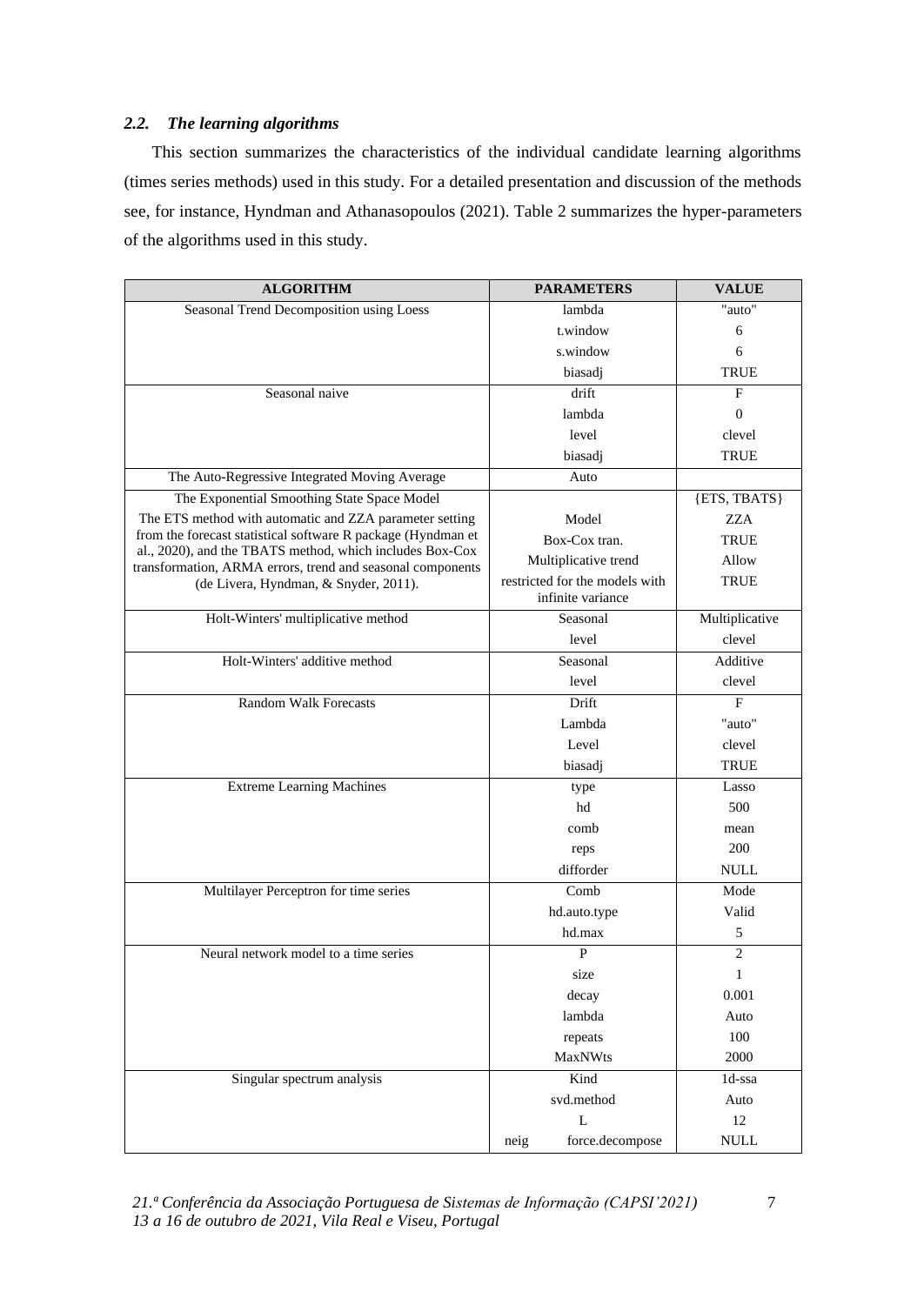| mool<br>шаѕк | -----                       |
|--------------|-----------------------------|
|              | 2.777<br>$\mathbf{v}$<br>◡◡ |

Table 2 – Algorithms and hyper-parameters choices.

The model fitting, forecasting and simulation procedures have been implemented using a R statistical software using libraries such as the forecast library (Hyndman et al., 2020).

## **3. EMPIRICAL EXPERIMENTS**

In this study, we use cause-of-death data from the World Health Organization (WHO) mortality database (World Health Organization, 2018), which includes the death time series of different countries for all genders. First, we distinguished the quality of data for each country according to the metadata of the dataset. We ranked the data quality of countries as is shown in Table 3.

| <b>RANK</b>   | <b>EVALUATION</b> | <b>DESCRIPTION</b>                                                                                                                                                                                                                |
|---------------|-------------------|-----------------------------------------------------------------------------------------------------------------------------------------------------------------------------------------------------------------------------------|
|               | Excellent quality | These countries may be compared, and time series may be used for priority setting<br>and policy evaluation.                                                                                                                       |
| $\mathcal{D}$ | Moderate quality  | Data have low completeness and/or issues with cause-of-death assignment, which<br>likely affect estimated deaths by cause and time trends. Comparisons among<br>countries should be interpreted with caution.                     |
| 3             | Low quality       | Data have severe quality issues. Comparisons among countries should be<br>interpreted with caution.                                                                                                                               |
| 4             | Unacceptable      | Death registration data are unavailable or unusable due to quality issues. Estimates<br>may be used for priority setting; however, they are not likely to be informative for<br>policy evaluation or comparisons among countries. |
|               | Unacceptable      | Data should be ignored                                                                                                                                                                                                            |

Table 3 – Different levels of quality allocated for the reported respiratory disease deaths by countries. Source:(World Health Organization, 2018).

We considered only countries with quality ranked in the first three categories. Some countries reported the total death for three months in one row for some years. We divided this aggregate value to three equal values for each corresponding month. We filtered the datasets for respiratory diseases and considered the death variable as a univariate time series with monthly sampling frequency. Table 4 shows the codes that were classified as respiratory infections.

| <b>CODE</b> | <b>DESCRIPTION</b>                                                                                                                                             |
|-------------|----------------------------------------------------------------------------------------------------------------------------------------------------------------|
| 380         | For Respiratory infections (This code is the aggregate of 390 and 400)                                                                                         |
| 390         | For Lower respiratory infections                                                                                                                               |
| 400         | For Upper respiratory infections                                                                                                                               |
| 410         | Otitis media: Acute otitis media (AOM) is a common complication of upper respiratory tract infection<br>whose pathogenesis involves both viruses and bacteria. |
|             |                                                                                                                                                                |

Table 4 – Metadata of code of diseases categorized as respiratory disease. Source: (World Health Organization, 2018).

For obtaining the total deaths caused by respiratory diseases, we had to aggregate either the codes 380 and 410 or equivalently the codes 390, 400 and 410. From this, we calculated the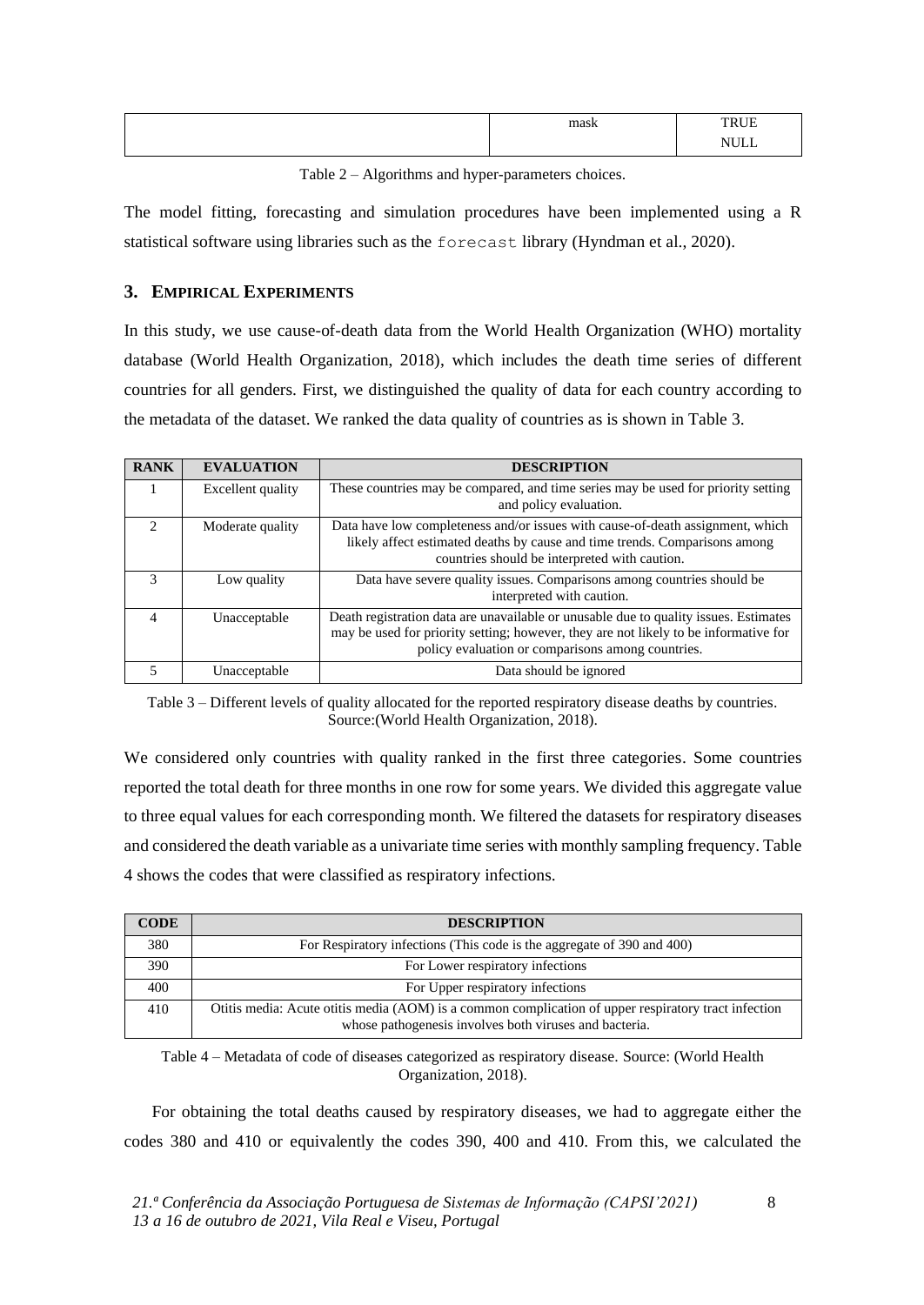proportion of deaths caused by respiratory diseases. To estimate the number of monthly deaths caused by respiratory diseases, we multiply the annual proportion by the total forecasted deaths each month. The procedure provided us a dataset with more than twelve thousand observations in a pool of 61 panel members' time-series (countries) from 2000 to 2016. These panel time series cover the different possible situations of stationarity, non-stationarity, increasing trends, seasonality and structural breaks to evaluate the accuracy improvement of candidate and ensemble models in different scenarios comprehensively.

## **4. RESULTS**

#### *4.1. Forecasting accuracy comparison*

We present three approaches in Table 5. In the first approach entitled "only holdout", we only use a set of different forecasting models to make the ensemble model by different holdouts. As we can see, there are some models exhibiting better performance when compared with the ensemble model. Even in average error, the TBATS shows lower error than the ensemble.

The second approach is named "Holdout and selection". This approach uses the midrange of the SMAPE values to evaluate the distance of each model to the remaining others as shown above in the Pseudo code (Table 1). Model's with SMAPE value higher than the midrange indicator are considered poor forecasters and eliminated from the ensemble forecast. The results in Table 5 clearly highlight the improvement in the accuracy of the Bayesian model ensemble (BME) when pursuing the Holdout and selection approach, ranking first among all tested methods.

The final proposed approach is a combination of the two previous ones. It combines the best forecasting models fitted using each model optimal holdout selection. It makes the models free of the equal holdout restriction. The accuracy of the ensemble is dramatically improved, leaving the individual learning algorithms at a reasonable distance.

|               |                                                |                                                 | THE MODEL'S ERROR (SMAPE) IN AVERAGE              |                |                                     |                                     |                                |         |                                                        |                                |                |
|---------------|------------------------------------------------|-------------------------------------------------|---------------------------------------------------|----------------|-------------------------------------|-------------------------------------|--------------------------------|---------|--------------------------------------------------------|--------------------------------|----------------|
|               |                                                | (1) ONLY HOLDOUT                                |                                                   |                |                                     | (2) HOLDOUT AND<br><b>SELECTION</b> |                                |         | $\overline{\bf{5}}$<br>Š                               |                                |                |
| <b>MODELS</b> | $\mathbf{r}$<br>$\mathbf{H}$<br>H <sub>0</sub> | $\mathbf{v}$<br>$\mathsf{II}$<br>E <sub>0</sub> | $\overline{ }$<br>$\mathsf{II}$<br>$\overline{H}$ | <b>AVERAGE</b> | $\sim$<br>$\mathbf{H}$<br><b>HO</b> | 5<br>Ш<br>HO                        | Ļ<br>$\mathbf{I}$<br><b>HO</b> | AVERAGE | CLO<br>SELECTION<br>(3)MODEI<br><b>DYNAMI</b><br>HOLDO | ERROR<br><b>MODEI</b><br>TOTAL | <b>RANK</b>    |
| <b>BME</b>    | 0.112                                          | 0.181                                           | 0.191                                             | 0.161          | 0.103                               | 0.125                               | 0.136                          | 0.121   | 0.102                                                  | 0.128                          |                |
| <b>TBATS</b>  | 0.120                                          | 0.150                                           | 0.172                                             | 0.147          | 0.114                               | 0.143                               | 0.177                          | 0.145   | 0.119                                                  | 0.137                          | 2              |
| <b>ETS</b>    | 0.125                                          | 0.200                                           | 0.185                                             | 0.170          | 0.110                               | 0.138                               | 0.158                          | 0.135   | 0.117                                                  | 0.141                          | 3              |
| <b>ARIMA</b>  | 0.133                                          | 0.178                                           | 0.214                                             | 0.175          | 0.107                               | 0.145                               | 0.166                          | 0.139   | 0.114                                                  | 0.143                          | $\overline{4}$ |
| <b>SNAIVE</b> | 0.124                                          | 0.181                                           | 0.212                                             | 0.172          | 0.114                               | 0.142                               | 0.164                          | 0.140   | 0.121                                                  | 0.144                          | 5              |
| <b>STL</b>    | 0.117                                          | 0.180                                           | 0.201                                             | 0.166          | 0.118                               | 0.155                               | 0.169                          | 0.147   | 0.121                                                  | 0.145                          | 6              |

*21.ª Conferência da Associação Portuguesa de Sistemas de Informação (CAPSI'2021) 13 a 16 de outubro de 2021, Vila Real e Viseu, Portugal*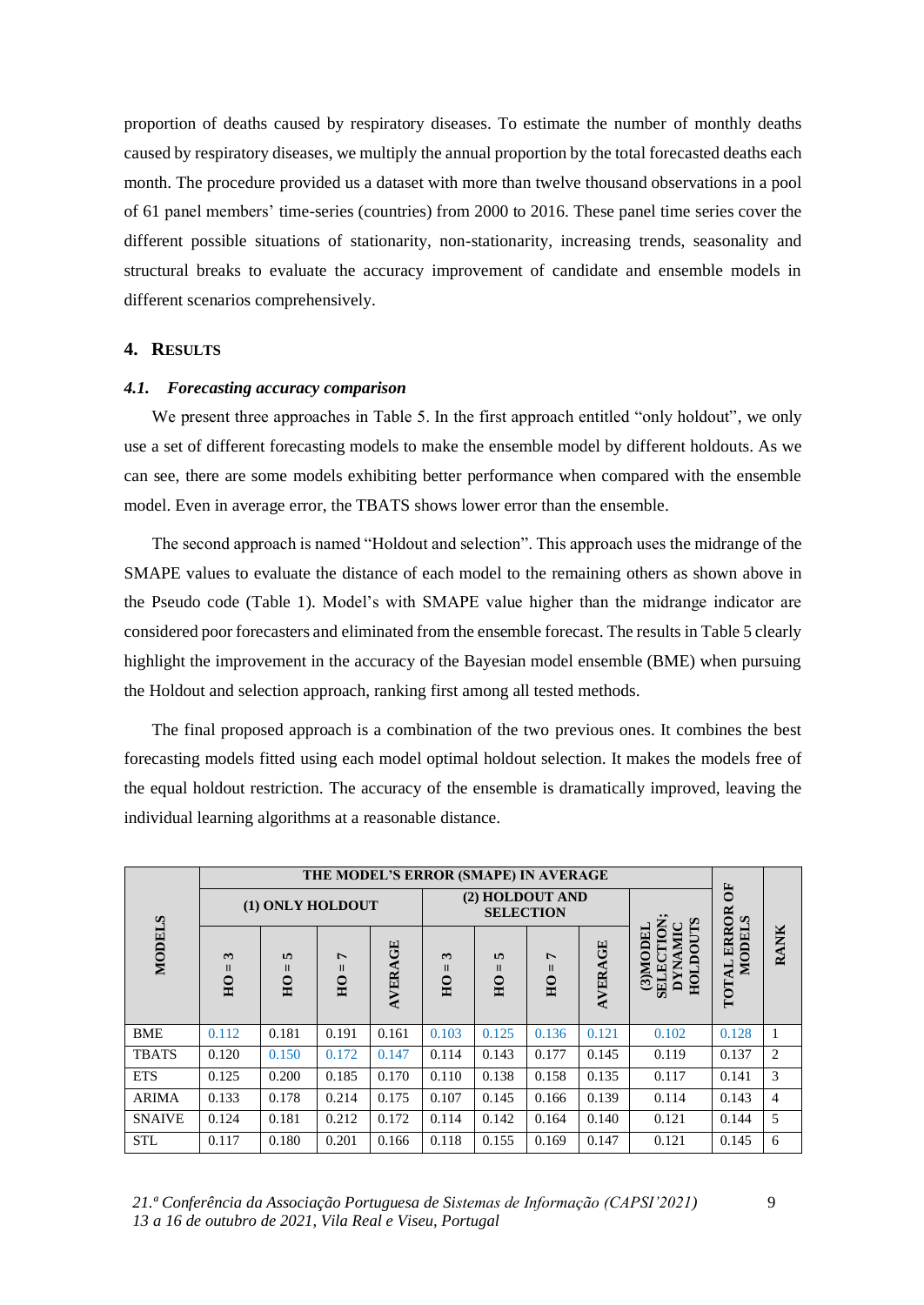| <b>NNETAR</b> | 0.141 | 0.194 | 0.210 | 0.182 | 0.106 | 0.150 | 0.181 | 0.146 | 0.106 | 0.145 |    |
|---------------|-------|-------|-------|-------|-------|-------|-------|-------|-------|-------|----|
| <b>HWA</b>    | 0.134 | 0.193 | 0.222 | 0.183 | 0.117 | 0.154 | 0.179 | 0.150 | 0.128 | 0.154 | 8  |
| <b>MLP</b>    | 0.130 | 0.220 | 0.240 | 0.197 | 0.123 | 0.140 | 0.169 | 0.144 | 0.123 | 0.155 | 9  |
| <b>HWM</b>    | 0.148 | 0.195 | 0.256 | 0.200 | 0.124 | 0.157 | 0.156 | 0.146 | 0.128 | 0.158 | 10 |
| <b>ELM</b>    | 0.139 | 0.227 | 0.242 | 0.203 | 0.114 | 0.150 | 0.203 | 0.156 | 0.122 | 0.16  | 11 |
| <b>SSA</b>    | 0.160 | 0.190 | 0.231 | 0.194 | 0.136 | 0.168 | 0.188 | 0.164 | 0.139 | 0.166 | 12 |
| <b>RWF</b>    | 0.153 | 0.289 | 0.362 | 0.268 | 0.111 | 0.141 | 0.184 | 0.145 | 0.123 | 0.179 | 13 |

Table 5 – Ranking the models and ensembles according to the accuracy measure.

## *4.2. Model excluded in model selection*

In Table 6, we can see that all models are excluded several times in different situations, and it shows that the model selection approach is an appropriate strategy to employ the efficient models in the ensemble. The methods are ranked base on their contribution rate in the ensemble. The vertical comparison of the results gives us an insight about the contribution of the different models to the ensemble, while the horizontal comparison is useful to assess the rate of contribution across different holdout periods. The variation in the contribution rates from the best model to the worst one and from the lowest holdout period to the highest one suggest a potential positive effect on the final forecasting accuracy of the ensemble model by selecting the best holdout for each individual model along with selecting the best forecasters to the model confidence set finally used to forecast.

|               |       |        |    | THE MODEL'S EXCLUSION FREQUENCY               |    |                |            |                |                |
|---------------|-------|--------|----|-----------------------------------------------|----|----------------|------------|----------------|----------------|
|               |       |        |    | (2) IN MODEL SELECTION LAYER FOR EACH HOLDOUT |    |                |            |                |                |
| <b>MODELS</b> |       | $HO=3$ |    | $HO=5$                                        |    | $HO=7$         | <b>AVE</b> | <b>RANK</b>    |                |
|               | FREQ. | PROP.  |    | FREQ.<br>PROP.                                |    | PROP.<br>FREO. |            | FREO.<br>PROP. |                |
| <b>ETS</b>    | 10    | 4.61%  | 8  | 3.56%                                         | 8  | 4.30%          | 9          | 4.31%          | 1              |
| <b>TBATS</b>  | 12    | 5.53%  | 13 | 5.78%                                         | 9  | 4.84%          | 11         | 5.26%          | $\overline{c}$ |
| <b>STL</b>    | 13    | 5.99%  | 11 | 4.89%                                         | 11 | 5.91%          | 12         | 5.74%          | 3              |
| <b>ARIMA</b>  | 13    | 5.99%  | 13 | 5.78%                                         | 14 | 7.53%          | 13         | 6.22%          | $\overline{4}$ |
| <b>SNAIVE</b> | 18    | 8.29%  | 13 | 5.78%                                         | 14 | 7.53%          | 15         | 7.18%          | 5              |
| <b>HWA</b>    | 13    | 5.99%  | 19 | 8.44%                                         | 17 | 9.14%          | 16         | 7.66%          | 6              |
| <b>HWM</b>    | 19    | 8.76%  | 17 | 7.56%                                         | 17 | 9.14%          | 18         | 8.61%          | 7              |
| <b>NNETAR</b> | 23    | 10.60% | 21 | 9.33%                                         | 13 | 6.99%          | 19         | 9.09%          | 8              |
| <b>MLP</b>    | 22    | 10.14% | 24 | 10.67%                                        | 14 | 7.53%          | 20         | 9.57%          | 9              |
| <b>ELM</b>    | 17    | 7.83%  | 28 | 12.44%                                        | 18 | 9.68%          | 21         | 10.05%         | 10             |
| <b>SSA</b>    | 27    | 12.44% | 21 | 9.33%                                         | 18 | 9.68%          | 22         | 10.53%         | 11             |
| <b>RWF</b>    | 30    | 13.82% | 37 | 16.44%                                        | 33 | 17.74%         | 33         | 15.79%         | 12             |

Table 6 – Contribution rate of the models in the ensemble.

Table 7 presents the contribution ranks, exclusion frequency and proportion of the selected models with the best holdout for each. As it is clear, the contribution of the models in the ensemble is changed in comparison with Table 6. It gives a proper explanation for the improvement in the accuracy of the ensemble by using the proposed method.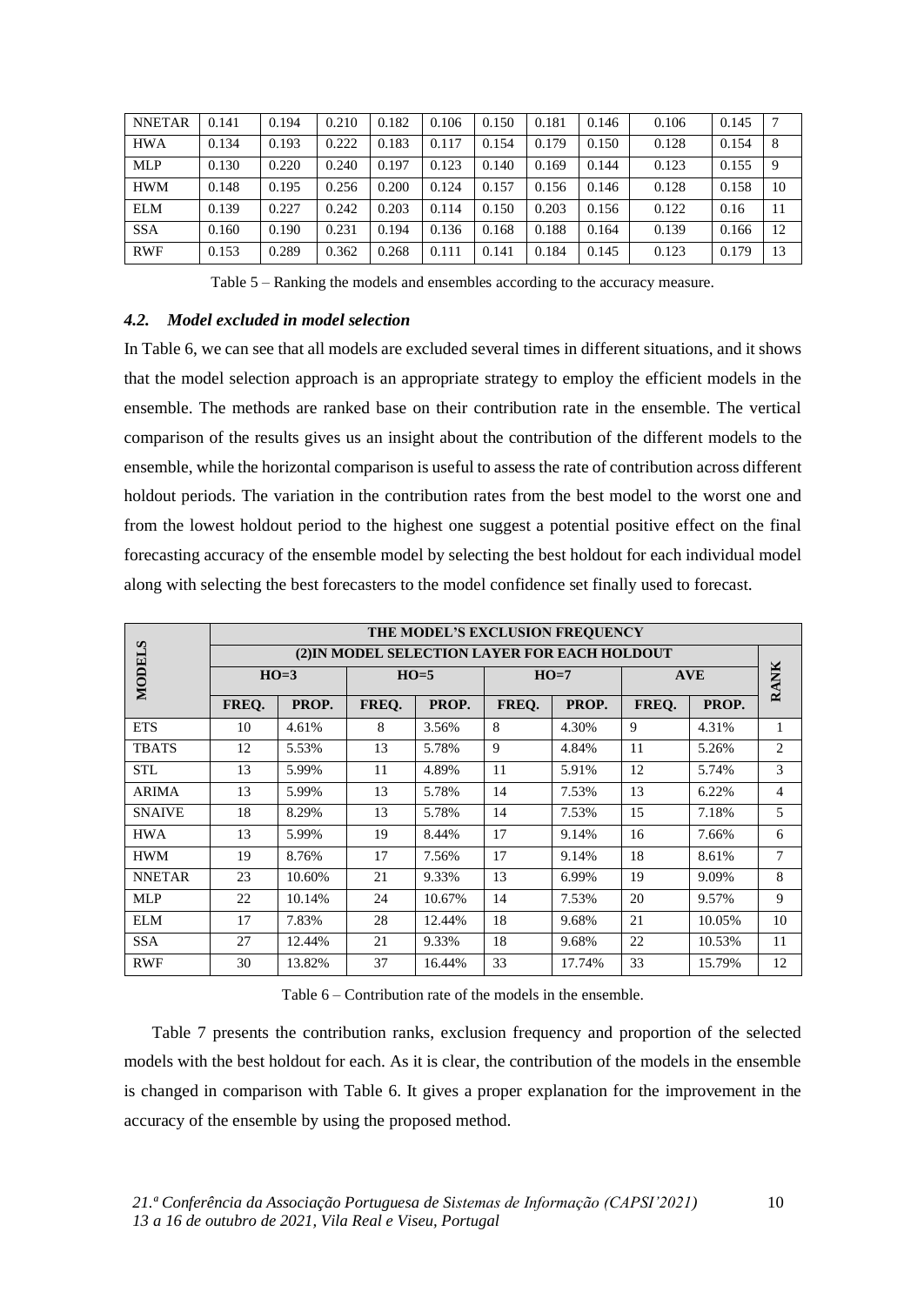|            | SJ<br>E | STI | <b>ETS</b> | HWA | 宝<br>$\mathbb{R}$<br>⋖ | Ë<br>ч.<br>⇁<br>5 | 宝<br>耳 | 宝<br>−<br>囯 | <b>p</b><br>図 | SS  | ≃<br>囙<br>⇁<br>Ş<br>← | RWF |
|------------|---------|-----|------------|-----|------------------------|-------------------|--------|-------------|---------------|-----|-----------------------|-----|
| Frequency  | 13      | 15  | 17         | 17  | 18                     | 19                | 19     | 21          | 23            | 25  | 29                    | 37  |
| Proportion | 5%      | 6%  | 7%         | 7%  | 7%                     | 8%                | 8%     | 8%          | 9%            | 10% | 11%                   | 14% |
| Rank       |         | ◠   | $\sim$     | 4   |                        | 6                 |        | 8           | 9             | 10  | 11                    | 12  |

Table 7 – The model's exclusion frequency for the Ensemble with dynamic holdouts.

## *4.3. Algorithmic efficiency analysis*

We analyse the algorithmic efficiency of each method, i.e., the amount of computational resources used by the algorithm, by measuring the time spent in fitting the ensemble model with each approach and using it to predict the maximum likely run-time of a new given time series (Table 8).

| Q          | RUN-TIME ANALYSIS OF OBTAINING ENSEMBLE MODEL (IN MINUTE) |                     |                                                                                                           |            |                              |        |        |      |                                                         |        |        |            |
|------------|-----------------------------------------------------------|---------------------|-----------------------------------------------------------------------------------------------------------|------------|------------------------------|--------|--------|------|---------------------------------------------------------|--------|--------|------------|
| 듸<br>MOD   |                                                           | <b>ONLY HOLDOUT</b> |                                                                                                           |            | <b>HOLDOUT AND SELECTION</b> |        |        |      | <b>MODEL SELECTION &amp; DYNAMIC</b><br><b>HOLDOUTS</b> |        |        |            |
|            | $HO=3$                                                    | $HO=5$              | $HO=7$                                                                                                    | <b>AVE</b> | $HO=3$                       | $HO=5$ | $HO=7$ | AVE. | $HO=3$                                                  | $HO=5$ | $HO=7$ | <b>AVE</b> |
| <b>ART</b> | 2.97                                                      | 2.86                | 2.39                                                                                                      | 2.74       | 3.03                         | 2.65   | 2.41   | 2.70 | 3.29                                                    | 2.96   | 2.64   | 2.96       |
| <b>STD</b> | 0.72                                                      | 0.72                | 0.52                                                                                                      | 0.65       | 0.70                         | 0.60   | 0.54   | 0.61 | 0.84                                                    | 0.71   | 0.70   | 0.75       |
| <b>LCL</b> | 2.79                                                      | 2.68                | 2.26                                                                                                      | 2.58       | 2.85                         | 2.50   | 2.27   | 2.54 | 3.08                                                    | 2.78   | 2.46   | 2.77       |
| <b>UCL</b> | 3.15                                                      | 3.04                | 2.52                                                                                                      | 2.90       | 3.21                         | 2.80   | 2.55   | 2.85 | 3.50                                                    | 3.14   | 2.82   | 3.15       |
|            |                                                           |                     | ART: Average run-time, STD: Standard deviation, LCL: Lower confidence limit, UCL: Upper confidence limit. |            |                              |        |        |      |                                                         |        |        |            |

Table 8 – The methodology effect on the run-time and computational efficiency.

If we look at the average of run-time and their mean confidence intervals for the proposed method and the other two approaches, we could see that they are not significantly different. It shows that our proposed method is efficient in terms of computation time.

## *4.4. Excess mortality analysis*

We used the proposed ensemble learning for panel time-series with selecting strategy and dynamic holdouts to forecast the number of deaths caused by different kinds of respiratory diseases for a subset of 61 countries in 2020. Additionally, the COVID-19 deaths were extracted for the same year from the COVID-19 Weekly Epidemiological Update of the World Health Organization (WHO) with data as received from national authorities, as of 3 January 2021, which has a proper coverage on the whole period of 2020 (World Health Organization, 2021).

As it is shown in Table 9, we considered the European countries, Canada, the United States of America, and the United Kingdom from the list to calculate the correlation between actual COVID-19 deaths and our forecasts of respiratory deaths. The selection criteria was related to the official statistics maturity, the models of corruption in official statistics (Georgiou, 2021), and quality level

11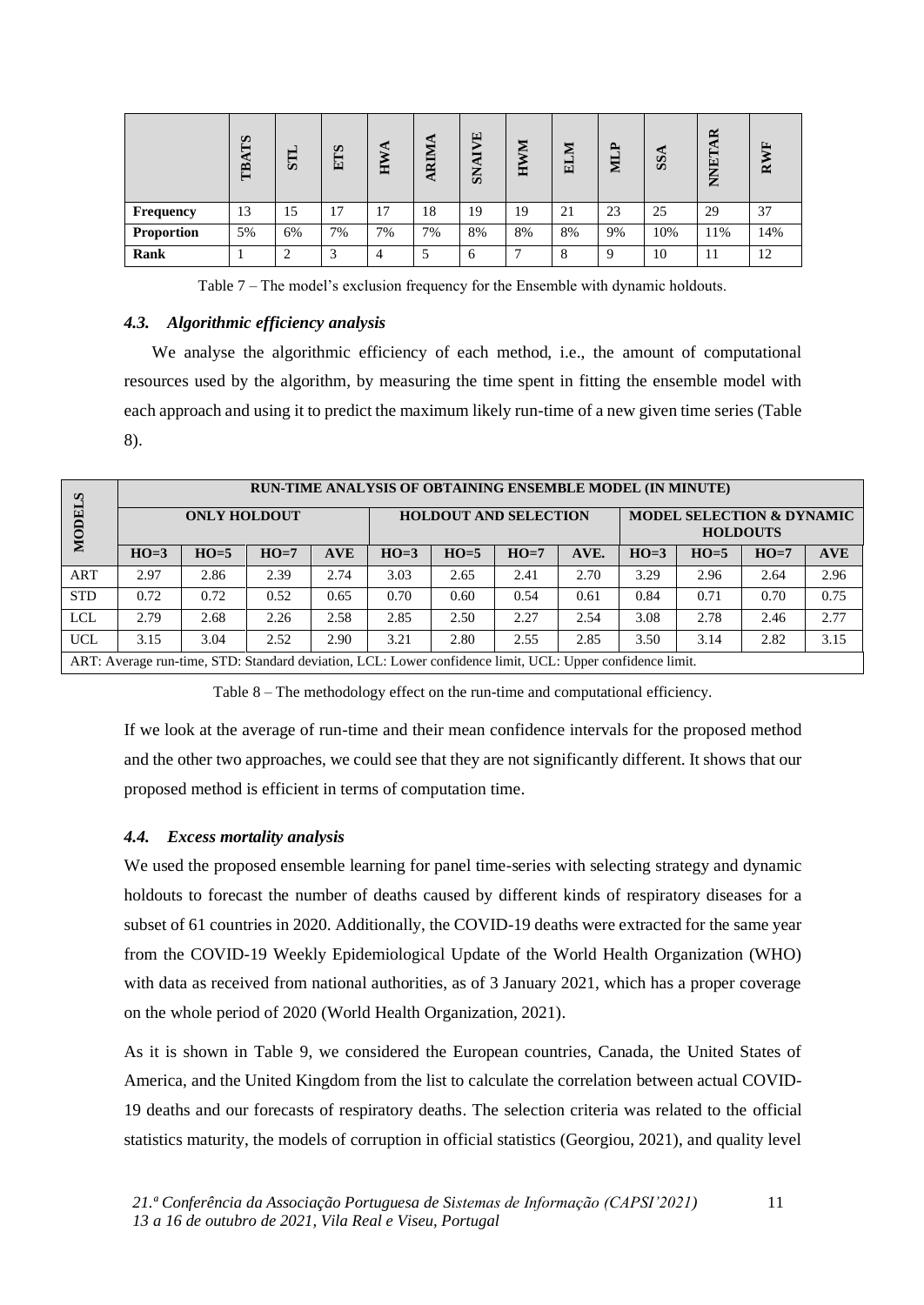of deaths data according to the WHO ranking discussed in section 4.1. The correlation was 94% (Pvalue =0.000). It could be because of a high quality of the Official Statistics in these countries as Ashofteh and Bravo (2020) show the significant quality variation of reported data about COVID-19 worldwide and the role of data science and new technologies in improving their quality (Ashofteh & Bravo, 2021b).

| <b>ROW</b>     | <b>COUNTRY</b>                                                                                                                                          | $(D$ ALPHA-3 | $\mathbf{S}$<br><b>COUNTRY</b> | <b>POPULATION</b> | $^{(2)}$ RD TD | (3) COVID TD | $\textbf{SID}$ RD $\textbf{TD}$ | <b>STD_COVID TD</b> |
|----------------|---------------------------------------------------------------------------------------------------------------------------------------------------------|--------------|--------------------------------|-------------------|----------------|--------------|---------------------------------|---------------------|
| $\mathbf{1}$   | Austria                                                                                                                                                 | <b>AUT</b>   | 40                             | 8955.108          | 234            | 6214         | $-0.392$                        | $-0.227$            |
| $\overline{2}$ | Belgium                                                                                                                                                 | <b>BEL</b>   | 56                             | 11539.326         | 1571           | 19693        | $-0.172$                        | 0.052               |
| 3              | Bulgaria                                                                                                                                                | <b>BGR</b>   | 100                            | 7000.117          | 412            | 7644         | $-0.363$                        | $-0.198$            |
| $\overline{4}$ | Canada                                                                                                                                                  | CAN          | 124                            | 37411.038         | 1766           | 15679        | $-0.14$                         | $-0.031$            |
| 5              | Denmark                                                                                                                                                 | <b>DNK</b>   | 208                            | 5771.877          | 595            | 1345         | $-0.333$                        | $-0.328$            |
| 6              | Finland                                                                                                                                                 | <b>FIN</b>   | 246                            | 5532.159          | 53             | 561          | $-0.422$                        | $-0.344$            |
| 7              | France                                                                                                                                                  | <b>FRA</b>   | 250                            | 65129.731         | 4733           | 64543        | 0.347                           | 0.98                |
| 8              | Germany                                                                                                                                                 | <b>DEU</b>   | 276                            | 83517.046         | 5815           | 34272        | 0.524                           | 0.354               |
| 9              | Greece                                                                                                                                                  | GRC          | $\overline{300}$               | 10473.452         | 2000           | 4921         | $-0.102$                        | $-0.254$            |
| 10             | Hungary                                                                                                                                                 | <b>HUN</b>   | 348                            | 9684.68           | 344            | 9884         | $-0.374$                        | $-0.151$            |
| 11             | Iceland                                                                                                                                                 | <b>ISL</b>   | 352                            | 339.037           | 17             | 29           | $-0.428$                        | $-0.355$            |
| 12             | Ireland                                                                                                                                                 | <b>IRL</b>   | 372                            | 4882.498          | 316            | 2252         | $-0.379$                        | $-0.309$            |
| 13             | Italy                                                                                                                                                   | <b>ITA</b>   | 380                            | 60550.092         | 4792           | 74985        | 0.356                           | 1.196               |
| 14             | Netherlands                                                                                                                                             | <b>NLD</b>   | 528                            | 17097.123         | 1206           | 11565        | $-0.232$                        | $-0.117$            |
| 15             | Norway                                                                                                                                                  | <b>NOR</b>   | 578                            | 5378.859          | 528            | 436          | $-0.344$                        | $-0.347$            |
| 16             | Poland                                                                                                                                                  | POL          | 616                            | 37887.771         | 5347           | 29119        | 0.448                           | 0.247               |
| 17             | Portugal                                                                                                                                                | <b>PRT</b>   | 620                            | 10226.178         | 2097           | 7045         | $-0.086$                        | $-0.21$             |
| 18             | Romania                                                                                                                                                 | <b>ROU</b>   | 642                            | 19364.558         | 1484           | 15919        | $-0.187$                        | $-0.026$            |
| 19             | Serbia                                                                                                                                                  | <b>SRB</b>   | 688                            | 8772.228          | 419            | 3288         | $-0.362$                        | $-0.288$            |
| 20             | Slovakia                                                                                                                                                | <b>SVK</b>   | 703                            | 5457.012          | 476            | 2317         | $-0.352$                        | $-0.308$            |
| 21             | Slovenia                                                                                                                                                | <b>SVN</b>   | 705                            | 2078.654          | 145            | 2889         | $-0.407$                        | $-0.296$            |
| 22             | Spain                                                                                                                                                   | <b>ESP</b>   | 724                            | 46736.782         | 3042           | 50442        | 0.069                           | 0.688               |
| 23             | Sweden                                                                                                                                                  | <b>SWE</b>   | 752                            | 10036.391         | 665            | 8727         | $-0.321$                        | $-0.175$            |
| 24             | Switzerland                                                                                                                                             | <b>CHE</b>   | 756                            | 8591.361          | 428            | 7049         | $-0.36$                         | $-0.21$             |
| 25             | The UK                                                                                                                                                  | <b>GBR</b>   | 826                            | 67530.161         | 6943           | 74570        | 0.71                            | 1.188               |
| 26             | Ukraine                                                                                                                                                 | <b>UKR</b>   | 804                            | 43993.643         | 1089           | 18854        | $-0.252$                        | 0.034               |
| 27             | <b>US</b> of America                                                                                                                                    | <b>USA</b>   | 840                            | 329064.917        | 16554          | 345253       | 2.288                           | 6.791               |
|                | Source: Author's preparation. Notes: (1) Abbreviation code of the country (Three letters); (2) Respiratory diseases<br>deaths; (3) WHO COVID-19 deaths. |              |                                |                   |                |              |                                 |                     |

Table 9 – Comparison between forecasting deaths for respiratory diseases and actual COVID-19 deaths.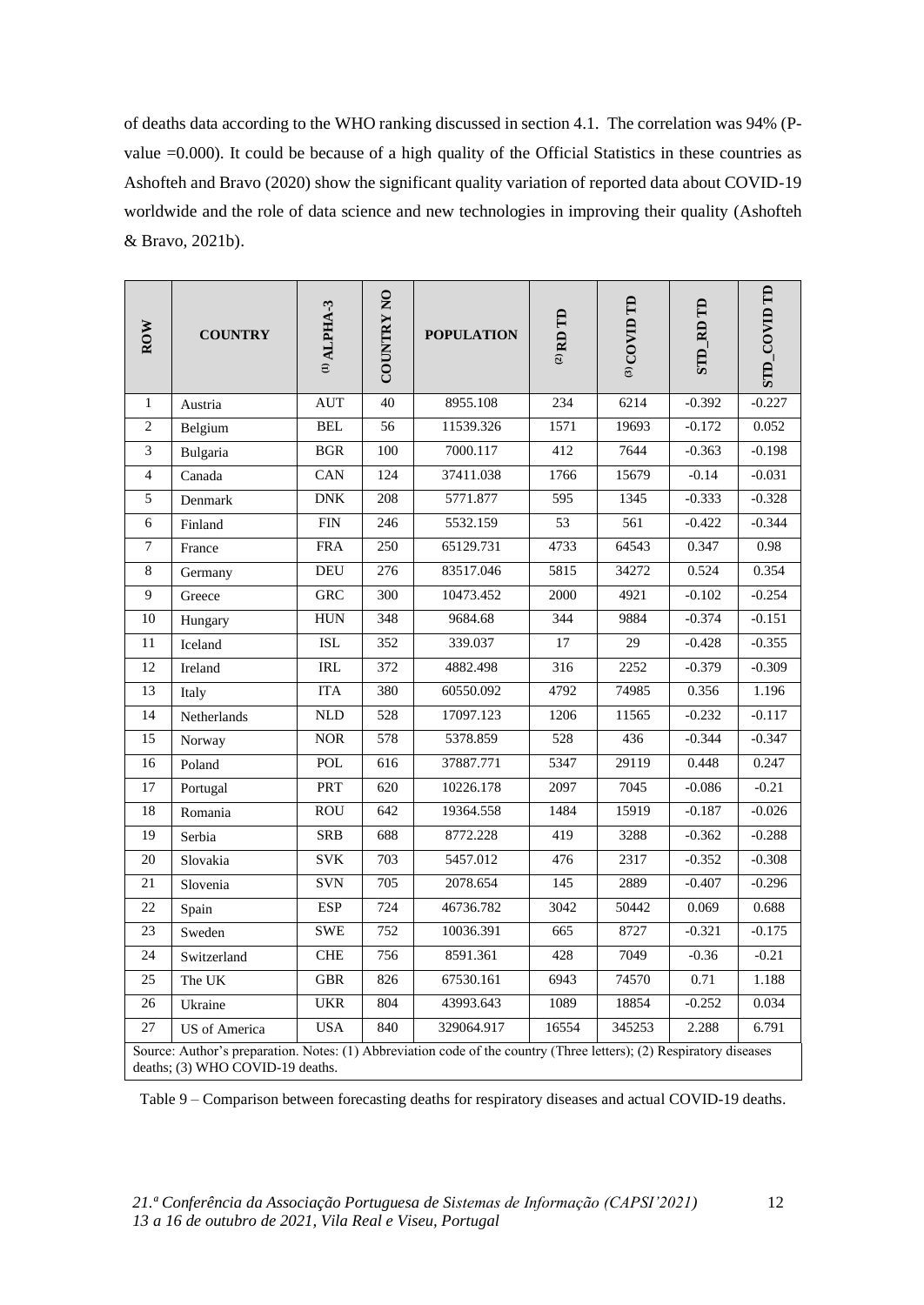

The comparison of respiratory diseases and COVID-19 deaths are shown in Figures 2 and 3.

Correlation of Standard Scores for Europe and North America in 2020

Figure 2 – Respiratory diseases deaths and COVID-19 deaths for Europe and North America in 2020.

Figure 2 shows that some countries in our sample have dealt with this COVID-19 in 2020 better than others in respect to their vulnerability to respiratory diseases. The countries with the forecast of respiratory diseases significantly higher than the COVID-19 deaths show notable performance to manage this chaotic year despite the statistically significant positive correlation between these two indicators. Although it is not the case for the European countries and North America, we can see in Figure 3 that Japan and the Philippines are two fitted examples for this case.



Figure 3 – Respiratory diseases deaths and COVID-19 deaths for Each Country in 2020.

13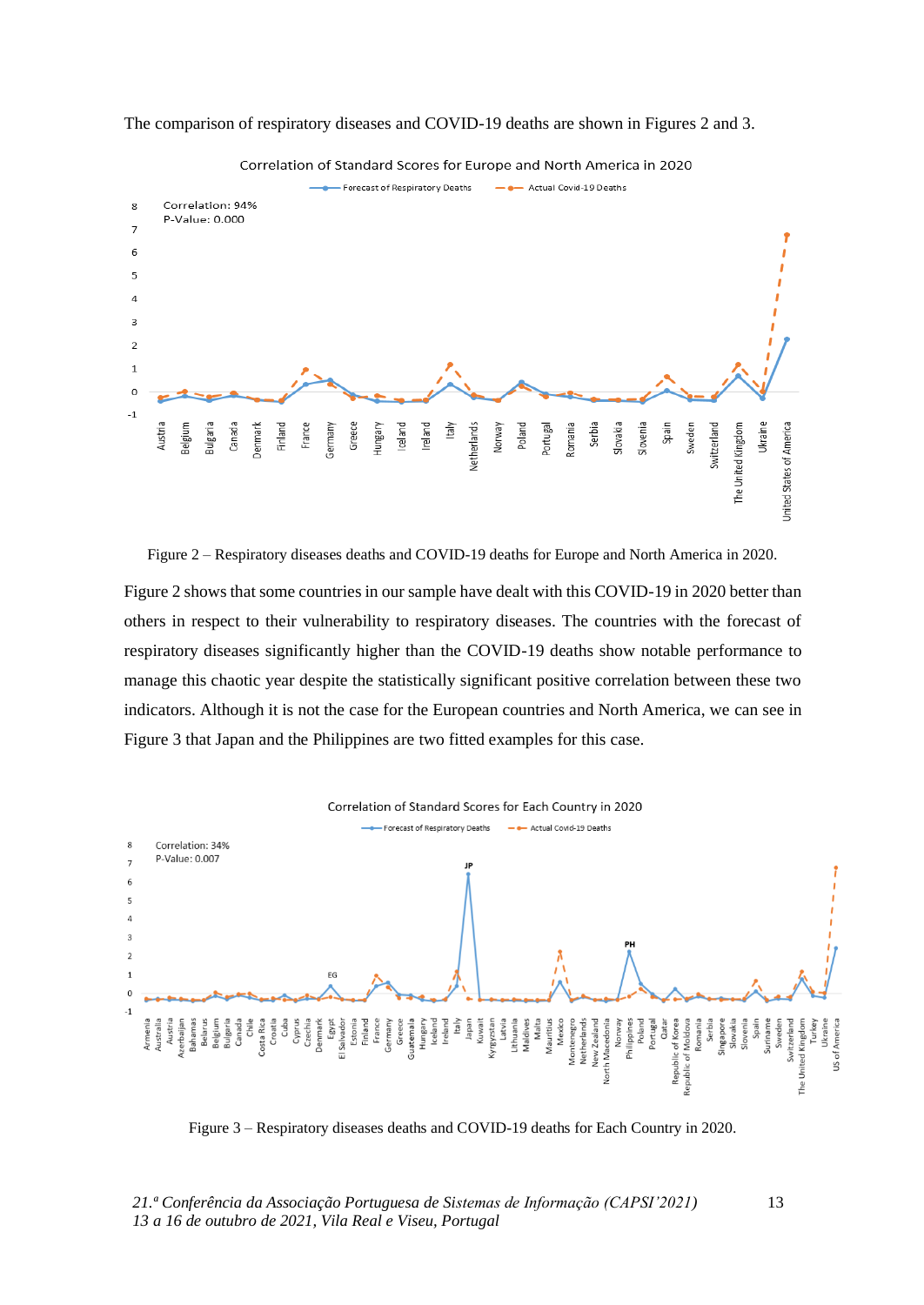## **5. DISCUSSION AND CONCLUSION**

According to the performance of the models, we provided clear evidence on the competitiveness of our method in terms of predictive performance when compared to the state of the arts and even the usual ensemble models with fix holdouts for all models and without our proposed model selection layer. In comparison of candidate models to contribute to the ensemble, Tables 5 and 6 show the positive effect on prediction accuracy by selecting the best holdout for each model and removing the outlier models from the ensemble. The proposed ensemble model shows a significant improvement in the accuracy in comparison with the other ensembles and each individual state-of-arts.

We used this new ensemble strategy to forecast the number of death for respiratory diseases for 2020 of our sample, included 61 countries. The correlation between the standardized values of the respiratory diseases death and the COVID-19 deaths were positive and statistically significant. It recommends us to consider the forecasted values of the respiratory diseases as a covariate to evaluate the effective strategies of different countries, such as lockdown rules or relaxing of border control regulations. Japan and the Philippines are candidates with our study for more investigation in this regard, and they are more eligible than other countries with only a low death toll. It could be probable that the experience of these countries with high mortality of respiratory diseases played a role in managing the pandemic.

It is considerable in this pandemic to focus more on the death toll than the cumulative number of patients. According to the nature of pandemics, it is challenging to control its spread, however the main concern could be controlling the severe cases and the patients with a high likelihood of death. These countries with a high number of respiratory diseases that could manage the pandemic reasonably could be more recommendable for further studies on their policies and health strategies in comparison with the countries with only a low rate of mortality.

### **ACKNOWLEDGMENTS**

The authors are grateful to the anonymous reviewers for their constructive comments. Their critical and constructive remarks were precious to improve the final paper. Jorge M. Bravo was supported by Portuguese national science funds through FCT under the project UIDB/04152/2020-Centro de Investigação em Gestão de Informação (MagIC). Additionally, M. Ayuso is grateful to the Secretaria d'Universitats i Recerca del departament d'Empresa i Coneixement de la Generalitat de Catalunya for funding received under grant 2020-PANDE-00074. It's a research project directly related to COVID and economy.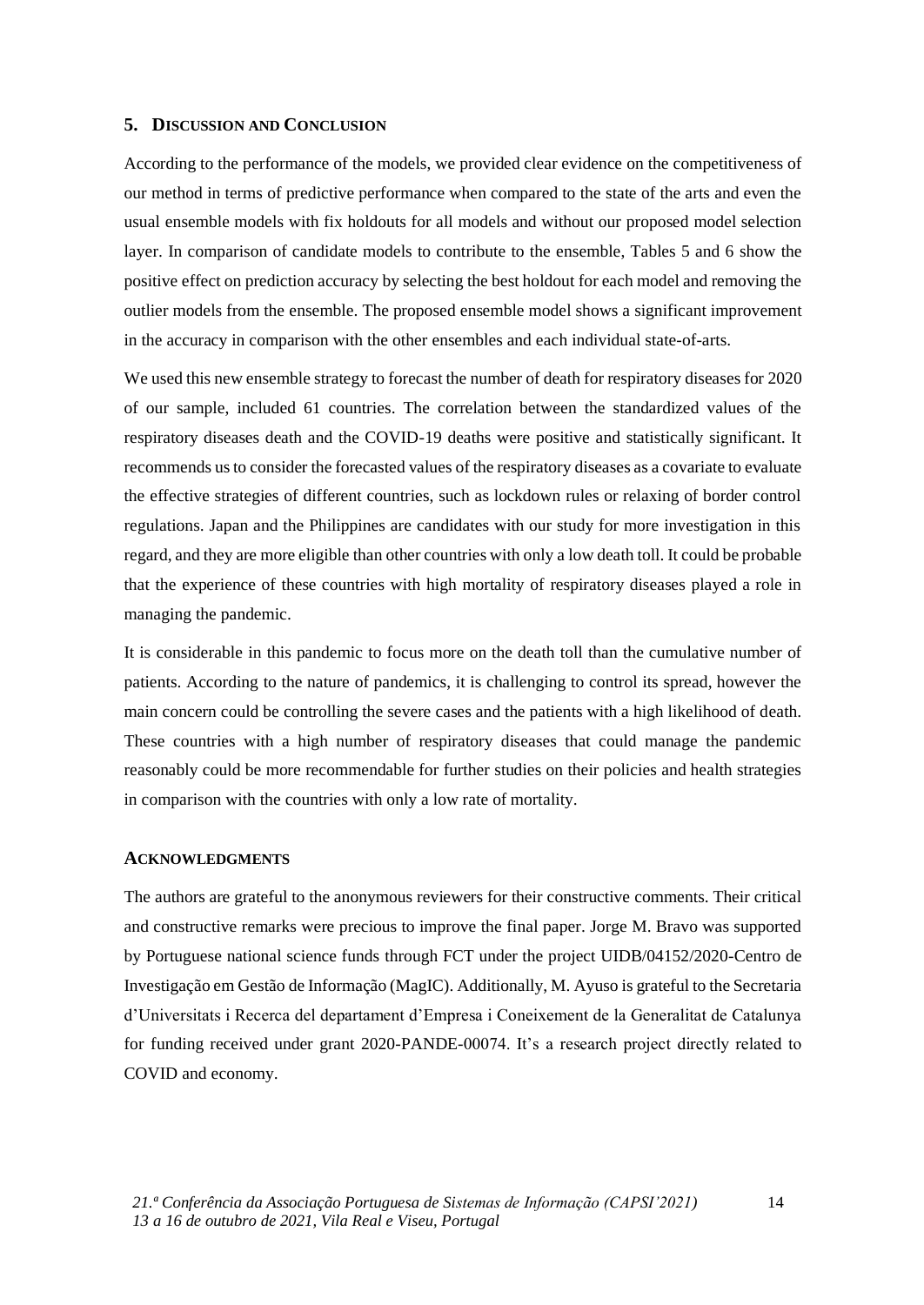#### **REFERENCES**

- Aiolfi, M., Capistrán, C., Timmermann, A., Aiolfi, M., Capistrán, C., & Timmermann, A. (2010). Forecast Combinations. *Working Paper*. Retrieved from https://econpapers.repec.org/RePEc:bdm:wpaper:2010-04
- Aiolfi, M., & Timmermann, A. (2006). Persistence in forecasting performance and conditional combination strategies. *Journal of Econometrics*, *135*(1–2), 31–53. https://doi.org/10.1016/j.jeconom.2005.07.015
- Akyuz, A. O., Uysal, M., Bulbul, B. A., & Uysal, M. O. (2017). Ensemble approach for time series analysis in demand forecasting: Ensemble learning. In *Proceedings - 2017 IEEE International Conference on INnovations in Intelligent SysTems and Applications, INISTA 2017* (pp. 7–12). Institute of Electrical and Electronics Engineers Inc. https://doi.org/10.1109/INISTA.2017.8001123
- Ashofteh, A. (2018). Mining Big Data in statistical systems of the monetary financial institutions (MFIs). In *International Conference on Advanced Research Methods and Analytics (CARMA)*. Valencia: Universitat Politecnica de Valencia. https://doi.org/10.4995/carma2018.2018.8570
- Ashofteh, A., & Bravo, J. M. (2019). A non-parametric-based computationally efficient approach for credit scoring. In *Atas da Conferencia da Associacao Portuguesa de Sistemas de Informacao*. Associacao Portuguesa de Sistemas de Informacao. Retrieved from https://www.scopus.com/record/display.uri?eid=2-s2.0- 85086641145&origin=inward&txGid=0e87a8c228db37a09073b1441dfffe9e
- Ashofteh, A., & Bravo, J. M. (2020). A study on the quality of novel coronavirus (COVID-19) official datasets. *Statistical Journal of the IAOS*, *36*(2), 291–301. https://doi.org/10.3233/SJI-200674
- Ashofteh, A., & Bravo, J. M. (2021a). A conservative approach for online credit scoring. *Expert Systems with Applications*, *176*, 114835. https://doi.org/10.1016/j.eswa.2021.114835
- Ashofteh, A., & Bravo, J. M. (2021b). Data science training for official statistics: A new scientific paradigm of information and knowledge development in national statistical systems. *Statistical Journal of the IAOS*, *Preprint*(Preprint), 1–19. https://doi.org/10.3233/SJI-210841
- Ashofteh, A., & Bravo, J. M. (2021c). Life Table Forecasting in COVID-19 Times: An Ensemble Learning Approach. In *16th Iberian Conference on Information Systems and Technologies (CISTI)* (pp. 1–6). IEEE. https://doi.org/10.23919/CISTI52073.2021.9476583
- Ayuso, M., Bravo, J. M., & Holzmann, R. (2021). Getting life expectancy estimates right for pension policy: Period versus cohort approach. *Journal of Pension Economics and Finance*, *20*(2),

15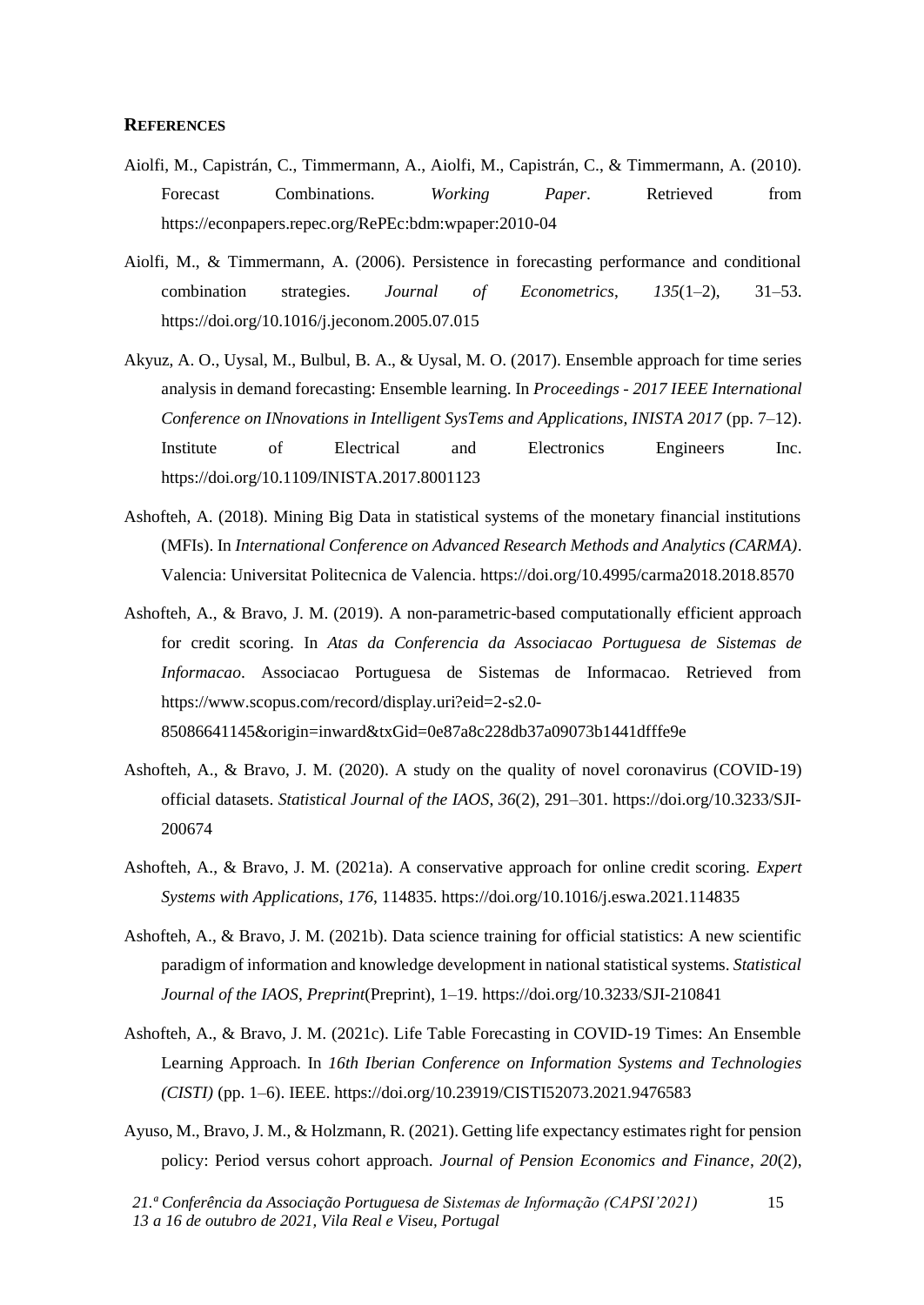212–231, doi: 10.1017/S1474747220000050. https://doi.org/10.1017/S1474747220000050

- Bates, J. M., & Granger, C. W. J. (1969). The Combination of Forecasts. *Journal of the Operational Research Society*, *20*(4), 451–468. https://doi.org/10.1057/jors.1969.103
- Bravo, J. M. (2021). Pricing Participating Longevity-Linked Life Annuities: A Bayesian Model Ensemble Approach. *European Actuarial Journal*, *Revised an*.
- Bravo, J. M., & Ayuso, M. (n.d.). Forecasting the retirement age: A Bayesian Model Ensemble Approach. In *Trends and Applications in Information Systems and Technologies, WorldCIST 2021* (pp. 1–13, doi: 10.1007/978-3-030-72657-7\_12). Springer Nature. https://doi.org/10.1007/978-3-030-72657-7\_12
- Bravo, J. M., & Ayuso, M. (2020). Mortality and life expectancy forecasts using bayesian model combinations: An application to the portuguese population. *RISTI - Revista Iberica de Sistemas e Tecnologias de Informacao*, *2020*(E40), 128–144, doi: 10.17013/risti.40.128-145. https://doi.org/10.17013/risti.40.128-145
- Bravo, J. M., & Ayuso, M. (2021). Forecasting the Retirement Age: A Bayesian Model Ensemble Approach. In *Advances in Intelligent Systems and Computing* (Vol. 1365 AIST, pp. 123–135). Springer, Cham. https://doi.org/10.1007/978-3-030-72657-7\_12
- Bravo, J. M., & Coelho, E. (2019). Forecasting Subnational Demographic Data using Seasonal Time Series Methods. *CAPSI 2019 Proceedings*. Retrieved from https://aisel.aisnet.org/capsi2019/24
- Bravo, J. M., & Nunes, J. P. V. (2021). Pricing longevity derivatives via Fourier transforms. *Insurance: Mathematics and Economics*, *96*, 81–97, doi: 10.1016/j.insmatheco.2020.10.008. https://doi.org/10.1016/j.insmatheco.2020.10.008
- Brazdil, P., Carrier, C., Soares, C., & Vilalta, R. (2009, November 22). Metalearning Applications to Data Mining. *Cognitive Technologies*. Springer Berlin Heidelberg. Retrieved from https://books.google.com/books?hl=en&lr=&id=-

Gsi\_cxZGpcC&oi=fnd&pg=PA1&dq=Brazdil,+P.B.+(Ed.),+2009.+Metalearning:+applicatio ns+to+data+mining,+Cognitive+technologies.+Springer,+&ots=wkZEoWxtMg&sig=o7ZkV PhvJJROwAdWP1hnGlHm7To

- Breiman, L. (1996). Bagging predictors. *Machine Learning*, *24*(2), 123–140, doi: 10.1007/bf00058655. https://doi.org/10.1007/bf00058655
- Cerqueira, V., Torgo, L., & Soares, C. (2020). Early Anomaly Detection in Time Series: A Hierarchical Approach for Predicting Critical Health Episodes. Retrieved from https://arxiv.org/pdf/2010.11595.pdf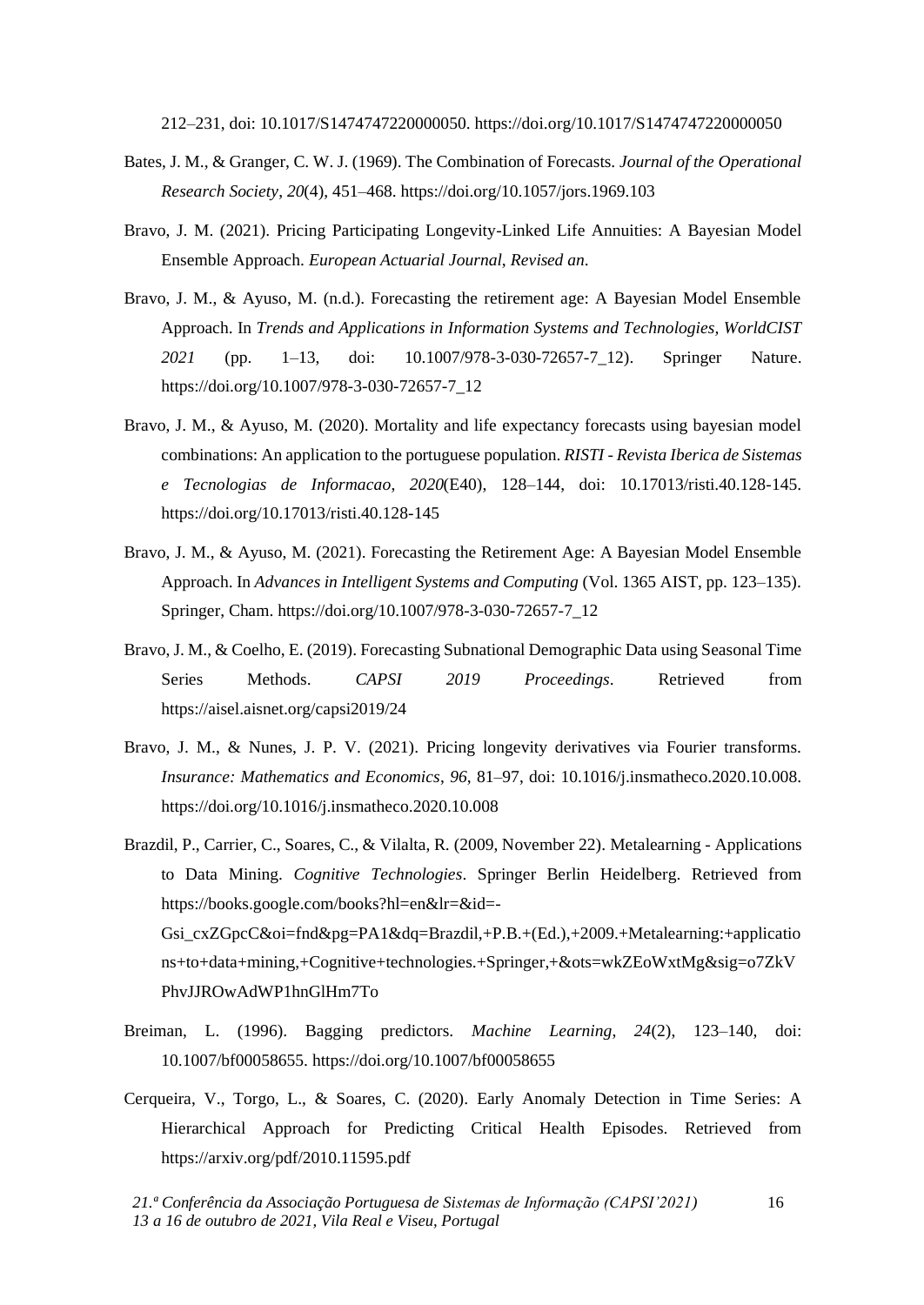- Cesa-Bianchi, N., & Lugosi, G. (2006). *Prediction, Learning, and Games*. Cambridge University Press.
- Chatfield, C. (Ed.). (2016). *The Analysis of Time Series: An Introduction* (6th ed.). CRC Press. Retrieved from the state of the state of the state of the state of the state of the state of the state of the state of the state of the state of the state of the state of the state of the state of the state of the state of https://books.google.pt/books/about/The\_Analysis\_of\_Time\_Series.html?hl=de&id=qKzyAb daDFAC&redir\_esc=y
- de Livera, A. M., Hyndman, R. J., & Snyder, R. D. (2011). Forecasting time series with complex seasonal patterns using exponential smoothing. *Journal of the American Statistical Association*, *106*(496), 1513–1527. https://doi.org/10.1198/jasa.2011.tm09771
- Georgiou, A. V. (2021). The manipulation of official statistics as corruption and ways of understanding it. *Statistical Journal of the IAOS*, *Preprint*(Preprint), 1–21. https://doi.org/10.3233/sji-200667
- Hyndman, R., Athanasopoulos, G., Bergmeir, C., Caceres, G., Chhay, L., O'Hara-Wild, M., … Yasmeen, F. (2020). Forecasting Functions for Time Series and Linear Models. Retrieved from https://pkg.robjhyndman.com/forecast/
- Hyndman, R. J., & Athanasopoulos, G. (2021). *Forecasting: principles and practice: Hyndman, Rob J, Athanasopoulos, George: 8601404468544: Amazon.com: Books* (3rd ed.). Melbourne, Australia: OTexts. Retrieved from https://otexts.com/fpp3/
- Hyndman, R. J., Booth, H., & Yasmeen, F. (2013). Coherent Mortality Forecasting: The Product-Ratio Method With Functional Time Series Models. *Demography*, *50*(1), 261–283, 10.1007/s13524-012-0145–5. https://doi.org/10.1007/s13524-012-0145-5
- Khairalla, M. A., Ning, X., AL-Jallad, N. T., & El-Faroug, M. O. (2018). Short-Term Forecasting for Energy Consumption through Stacking Heterogeneous Ensemble Learning Model. *Energies*, *11*(6), 1605. https://doi.org/10.3390/en11061605
- Makridakis, S., & Winkler, R. L. (1983). AVERAGES OF FORECASTS: SOME EMPIRICAL RESULTS. *Management Science*, *29*(7), 987–996. https://doi.org/10.1287/mnsc.29.9.987
- Raftery, A. E., Gneiting, T., Balabdaoui, F., & Polakowski, M. (2005). Using Bayesian model averaging to calibrate forecast ensembles. *Monthly Weather Review*, *133*(5), 1155–1174. https://doi.org/10.1175/MWR2906.1
- Samuels, J. D., & Sekkel, R. M. (2017). Model Confidence Sets and forecast combination. *International Journal of Forecasting*, *33*(1), 48–60. https://doi.org/10.1016/j.ijforecast.2016.07.004